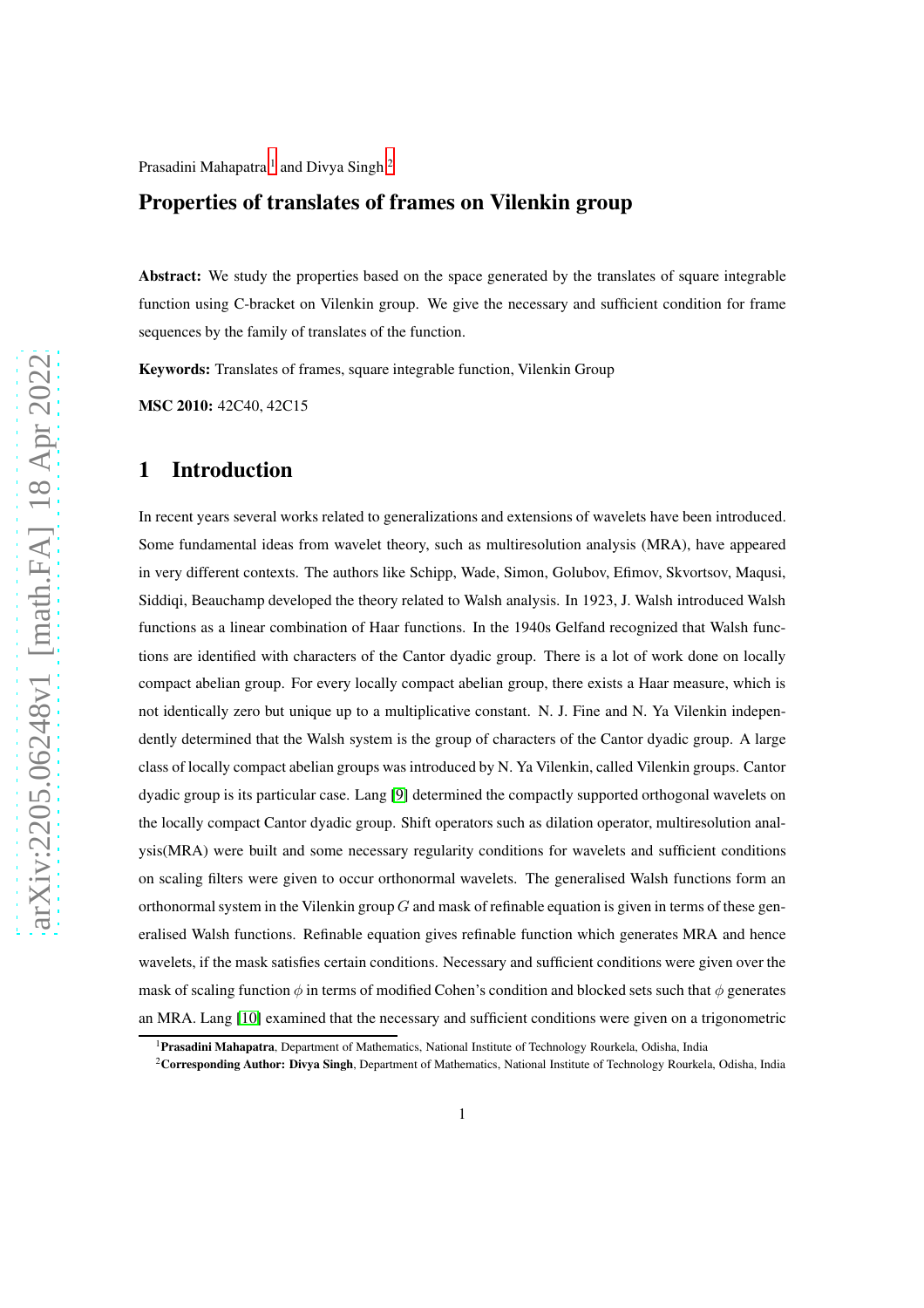polynomial scaling filter resulting in a multiresolution analysis.

In the last decade, several authors such as Aldroubi, Benedetto, Bownik, de Boor, DeVore, Li, Ron, Rzeszotnik, Shen, Weiss and Wilson, Behera have been studied the shift invariant subspaces for  $L^2$  space of  $\mathbb{R}^d$  by different aspects. This theory plays an important role in many areas, especially in the theory of wavelets, and multiresolution analysis. Shift-invariant spaces are very important in applications and the theory had a great development in the last twenty years, mainly in approximation theory, sampling, wavelets, and frames. In particular, they serve as models in many problems in signal and image processing. The concept of frames was first introduced in 1952 by R. Duffin and A. C. Schaefer in their work on nonharmonic analysis.

This paper is organized as follows. It consists of four main sections. In Section 2, we study the properties on C-bracket and generating space on the Vilenkin group. Section 3 contains the characterization of translates of frames and section 4 consists of the characterization of generalized dual frames.

### 2 Notation and Preliminaries

The Vilenkin group  $G$  is defined as the group of sequences

$$
x = (x_j) = (...,0,0,x_k,x_{k+1},x_{k+2},...),
$$

where  $x_j \in \{0, 1, ..., p-1\}$  for  $j \in \mathbb{Z}$  and  $x_j = 0$ , for  $j < k = k(x)$ . The group operation on G, denoted by  $\oplus$ , is defined as coordinatewise addition modulo p:

$$
(z_j)=(x_j)\oplus (y_j)\Leftrightarrow z_j=x_j+y_j (\text{mod }p), \text{ for } j\in \mathbb{Z}.
$$

Let

$$
U_l = \{(x_j) \in G : x_j = 0 \text{ for } j \le l\}, \qquad l \in \mathbb{Z},
$$

be a system of neighbourhoods of zero in  $G$ . In case of topological groups if we know neighbourhood system  ${U_l}_{l \in \mathbb{Z}}$  of zero, then we can determine neighbourhood system of every point  $x = (x_i) \in G$ given by  $\{U_l \oplus x\}_{l \in \mathbb{Z}}$ , which in turn generates a topology on G.

Let  $U = U_0$  and  $\ominus$  denotes the inverse operation of  $\oplus$ . The Lebesgue spaces  $L^q(G)$ ,  $1 \le q \le \infty$ , are defined by the Haar measure  $\mu$  on Borel's subsets of G normalized by  $\mu(U) = 1$ .

The group dual to  $G$  is denoted by  $G^*$  and consists of all sequences of the form

$$
\omega = (\omega_j) = (..., 0, 0, \omega_k, \omega_{k+1}, \omega_{k+2}, ...),
$$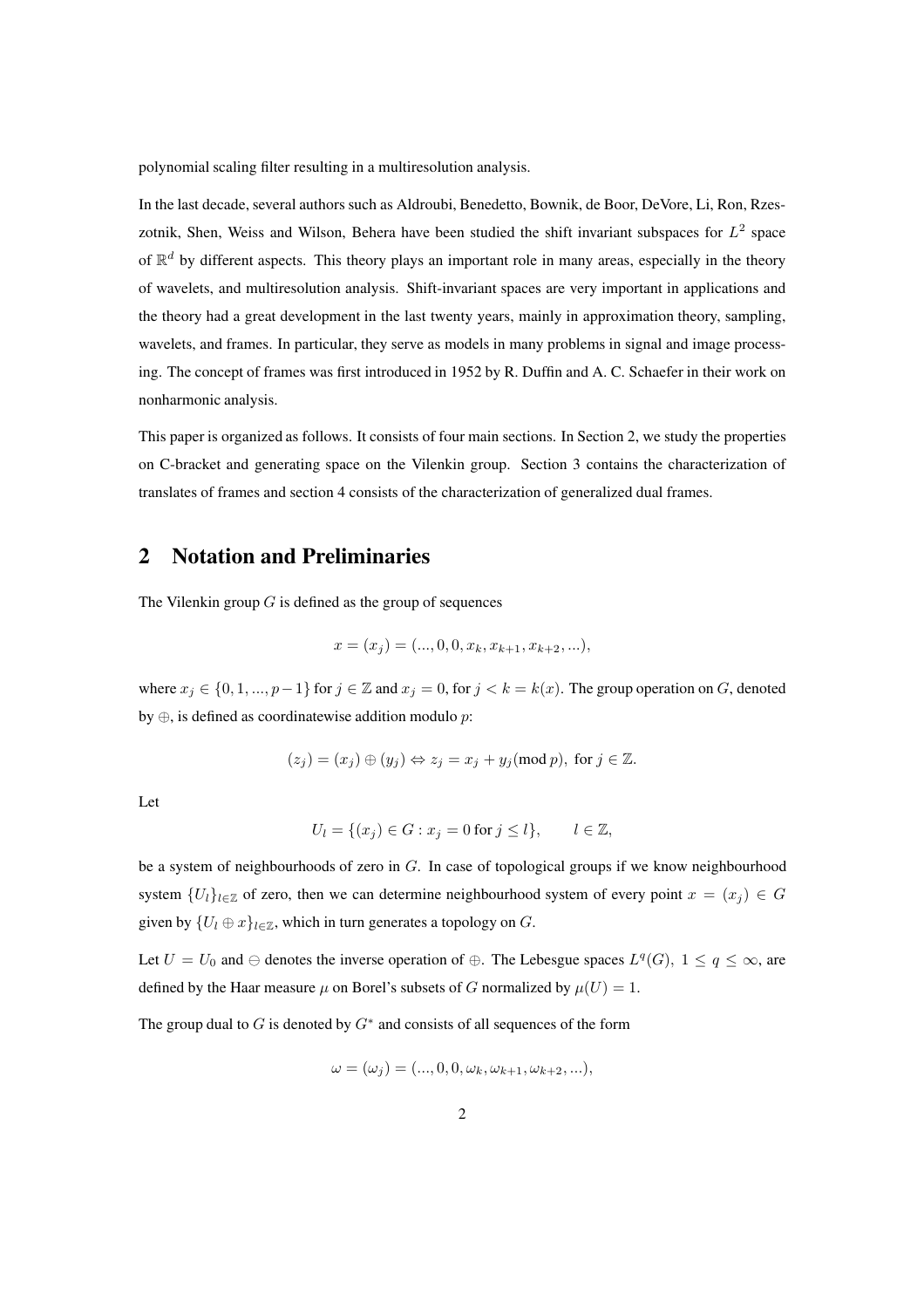where  $\omega_j \in \{0, 1, ..., p-1\}$ , for  $j \in \mathbb{Z}$  and  $\omega_j = 0$ , for  $j < k = k(\omega)$ . The operations of addition and subtraction, the neighbourhoods  $\{U_l^*\}$  and the Haar measure  $\mu^*$  for  $G^*$  are defined as above for G. Each character on G is defined as

$$
\chi(x,\omega) = \exp\left(\frac{2\pi i}{p} \sum_{j \in \mathbb{Z}} x_j w_{1-j}\right), \quad x \in G,
$$

for some  $\omega \in G^*$ .

Let  $H = \{(x_j) \in G \mid x_j = 0 \text{ for } j > 0\}$  be a discrete subgroup in G and A be an automorphism on G defined by  $(Ax)_j = x_{j+1}$ , for  $x = (x_j) \in G$ . From the definition of annihilator and above definition of character  $\chi$ , it follows that the annihilator  $H^{\perp}$  of the subgroup H consists of all sequences  $(\omega_j) \in G^*$ which satisfy  $\omega_j = 0$  for  $j > 0$ .

Let  $\lambda: G \longrightarrow \mathbb{R}_+$  be defined by

$$
\lambda(x) = \sum_{j \in \mathbb{Z}} x_j p^{-j}, \qquad x = (x_j) \in G.
$$

It is obvious that the image of H under  $\lambda$  is the set of non-negative integers  $\mathbb{Z}_+$ . For every  $\alpha \in \mathbb{Z}_+$ , let  $h_{[\alpha]}$ denote the element of H such that  $\lambda(h_{[\alpha]}) = \alpha$ . For  $G^*$ , the map  $\lambda^* : G^* \longrightarrow \mathbb{R}_+$ , the automorphism  $B \in$  Aut  $G^*$ , the subgroup  $U^*$  and the elements  $\omega_{[\alpha]}$  of  $H^{\perp}$  are defined similar to  $\lambda$ ,  $A$ ,  $U$  and  $h_{[\alpha]}$ , respectively.

The generalised Walsh functions for G are defined by

$$
W_{\alpha}(x) = \chi(x, \omega_{[\alpha]}), \qquad \alpha \in \mathbb{Z}_+, x \in G.
$$

These functions form an orthogonal set for  $L^2(U)$ , that is,

$$
\int_U W_\alpha(x) \overline{W_\beta(x)} d\mu(x) = \delta_{\alpha,\beta}, \qquad \alpha, \beta \in \mathbb{Z}_+,
$$

where  $\delta_{\alpha,\beta}$  is the Kronecker delta. The system  $W_{\alpha}$  is complete in  $L^2(U)$ . The corresponding system for  $G^*$  is defined by

$$
W_{\alpha}^*(\omega) = \chi(h_{[\alpha]}, \omega), \qquad \alpha \in \mathbb{Z}_+, \omega \in G^*.
$$

The system  $\{W_{\alpha}^*\}$  is an orthonormal basis of  $L^2(U^*)$ .

For positive integers  $n$  and  $\alpha$ ,

$$
U_{n,\alpha}=A^{-n}(h_{[\alpha]})\oplus A^{-n}(U).
$$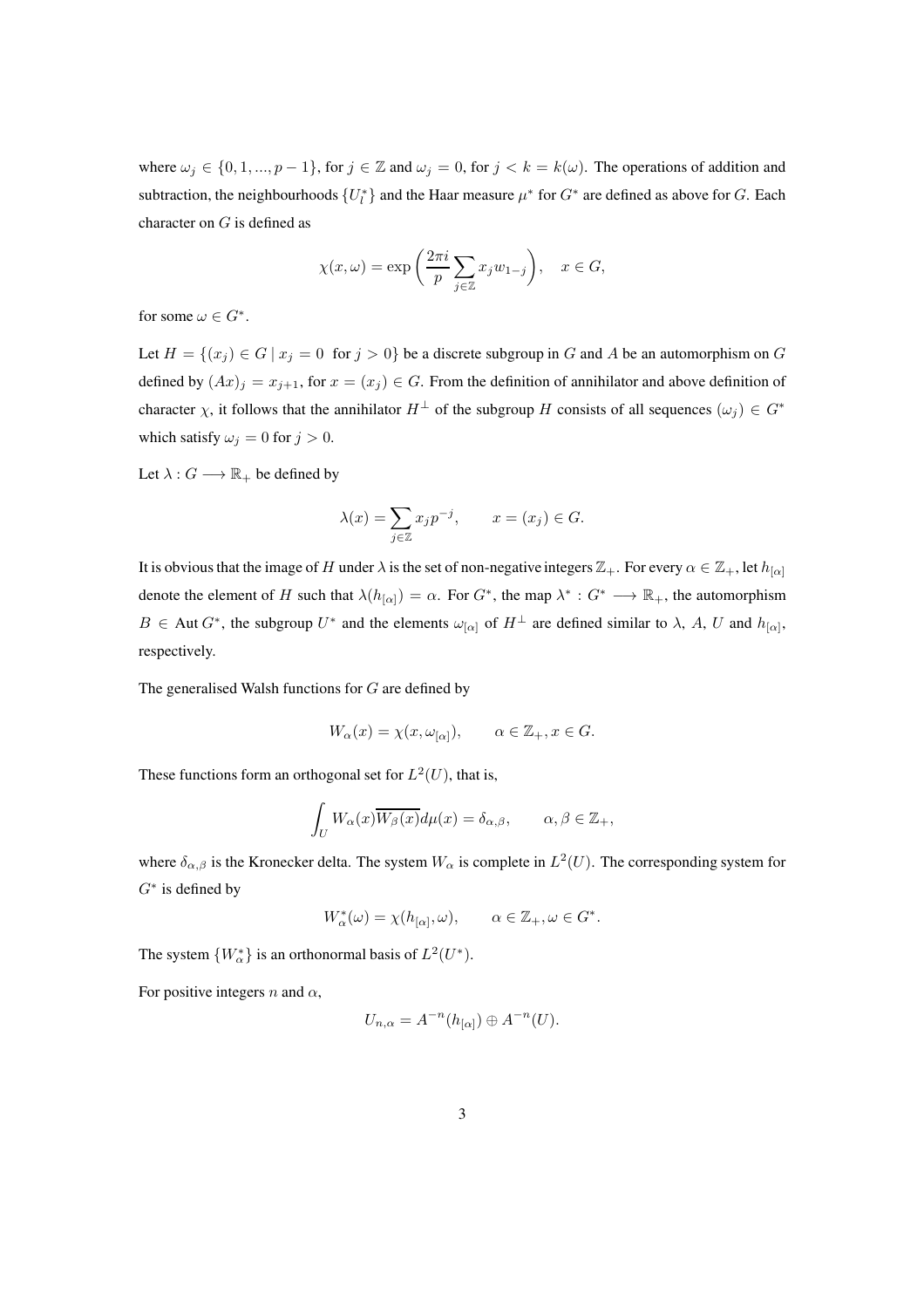**Definition 2.1.** *A sequence*  $\{f_j : j \in J\}$  *in a Hilbert space H is called a Bessel sequence if there exists* B > 0 *such that*

$$
\sum_{j\in J} |\langle f, f_j\rangle|^2 \le B \|f\|^2, \quad \forall f \in H.
$$

**Definition 2.2.** *A sequence*  $\{f_j : j \in J\}$  *in a Hilbert space H is called a frame if there exist constants a and*  $b, 0 < a \leq b < \infty$ *, such that* 

$$
a||f||^2 \le \sum_{j \in J} |\langle f, f_j \rangle|^2 \le b||f||^2, \quad \forall f \in H.
$$

If  $a = b$ , then  $(f_j)$  is called a *tight frame*, and it is called a *Parseval frame* if  $a = b = 1$ .

#### 3 Translates of frames

The principal shift invariant space generated by  $\psi$  is denoted as  $\langle \psi \rangle$ , defined by  $\langle \psi \rangle = \overline{\text{span}} \{ \psi(. \ominus h) :$  $h \in H$ .

In general, a closed subspace  $V \subseteq L^2(G)$  is called shift invariant if and only if  $T_h V \subset V$ , for all  $h \in H$ . For  $\psi \in L^2(G)$ , the periodization function is defined by

$$
P_{\psi}(\omega) = \sum_{h \in H^{\perp}} |\hat{\psi}(\omega \oplus h)|^2.
$$
 (1)

For  $f, g \in L^2(G)$ , the *C*-bracket is defined as

$$
[f,g](x) := \sum_{h \in H} f(x \oplus h) \overline{g(x \oplus h)}.
$$
 (2)

Clearly,  $P_{\psi} = [\hat{\psi}, \hat{\psi}]$ .

Define the map  $J_{\psi}: M_{\psi} \to L^2(G)$  by  $J_{\psi}m = (m\hat{\psi})$ , for  $m \in M_{\psi}$ . Then we have

**Theorem 3.1.** *([\[11\]](#page-16-2))*  $J_{\psi}$  *is an isometry between*  $M_{\psi}$  *and*  $\langle \psi \rangle$ *.* 

<span id="page-3-0"></span>**Theorem 3.2.** *([\[11\]](#page-16-2))* Let  $\phi \in L^2(G)$ . Then  $f \in \langle \phi \rangle$  iff  $\hat{f}(\xi) = m(\xi)\hat{\phi}(\xi)$ , for some  $m \in M_{\psi}$ .

**Theorem 3.3.** *There exists a cononical dual*  $\tilde{\psi}$  *of*  $\psi$  *that belongs to*  $\langle \psi \rangle$  *iff*  $\frac{1}{P_\psi}$  *belongs to*  $L^1(U^*)$ *. In this*  $\textit{case}~\tilde{\psi} = \frac{1}{P_\psi}\hat{\psi}.$ 

*Proof.* For  $\tilde{\psi} \in {\langle \psi \rangle}$ , it follows from Theorem [3.2](#page-3-0) that there exists  $m \in M_{\psi}$  such that  $\hat{\tilde{\psi}} = m\hat{\psi}$ . Since  $\tilde{\psi}$ is canonical dual of  $\psi$ ,

$$
\langle T_h \psi, \tilde{\psi} \rangle = \delta_{h,0}, \forall h \in H.
$$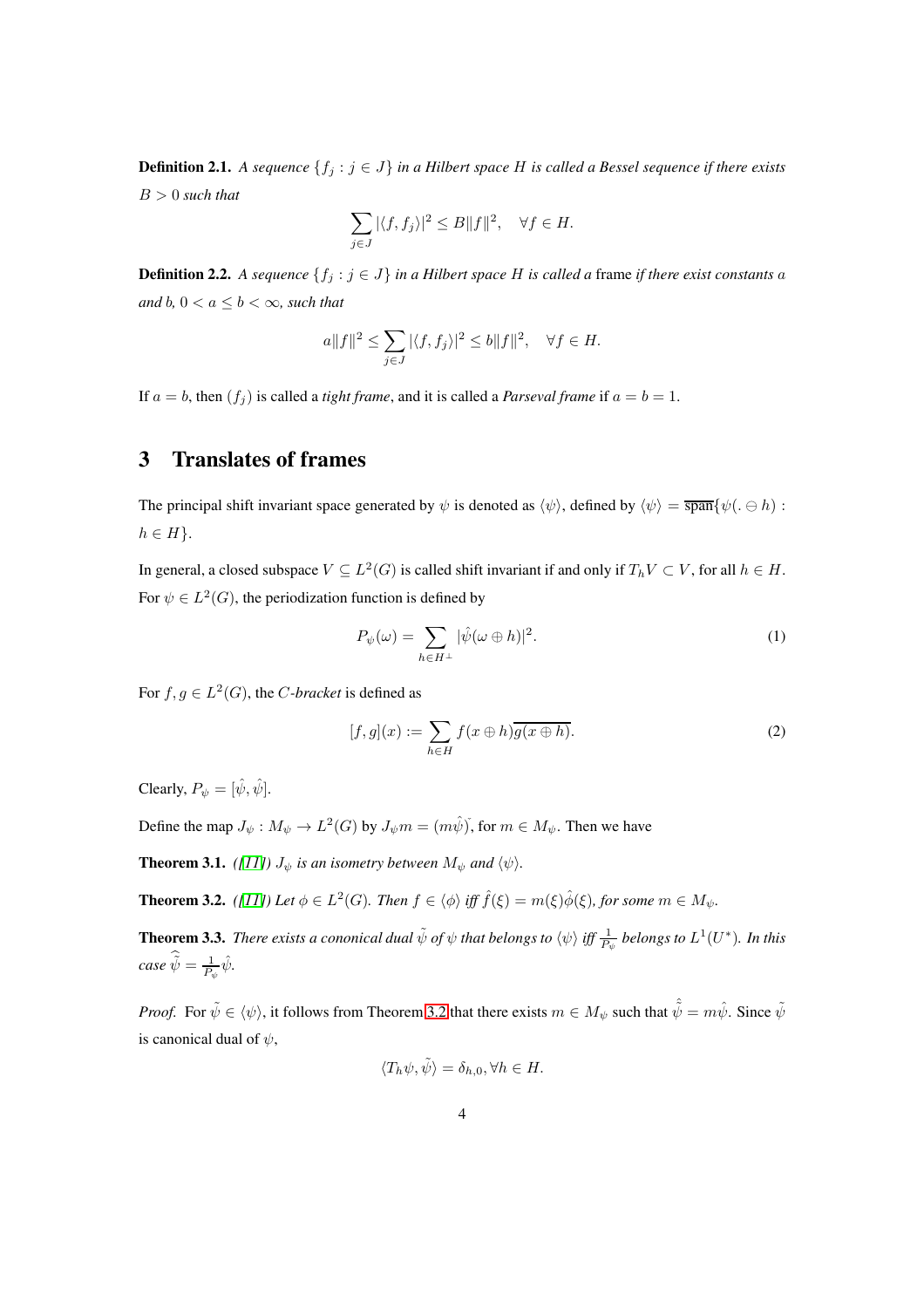Now,  $[\hat{\psi}, \hat{\psi}] = \overline{m} P_{\psi}$  in  $L^1(U^*)$ , and we have  $\overline{m}(\omega) P_{\psi}(\omega) = 1$  a.e. Thus  $m = \overline{m} = \frac{1}{P_{\psi}}$ . The result follows as  $\frac{1}{P_{\psi}} \in M_{\psi}$  if and only if  $\frac{1}{P_{\psi}} \in L^1(U^*)$ .  $\Box$ 

Let  $\Lambda : \langle \phi \rangle \to l^2(\mathbb{N}_0)$  be the analysis operator. The adjoint of  $\Lambda$ , denoted by  $\Lambda^*$  is called the synthesis operator. Let  $(a_h)_{h \in H}$  be the canonical basis of  $l^2(\mathbb{N}_0)$ , where  $\mathbb{N}_0 = \mathbb{N} \cup \{0\}$ .

<span id="page-4-0"></span>**Proposition 3.4.** Let  $(T_h \phi)_{h \in H}$  be a Bessel sequence. Then for each  $H^\perp$ -periodic function  $m \in L^2(U^*)$ we have  $m\hat{\phi}\in L^2(G^*).$  Here  $m$  is extended by  $H^\perp$ -periodicity to the function  $m$  on  $L^2(G^*).$  Moreover, *if*  $(T_h \phi)_{h \in H}$  *is a frame for*  $\langle \phi \rangle$ *, then* 

$$
\langle \phi \rangle = \{ f \in L^2(G) : \hat{f} = m\hat{\phi}, \ m \in L^2(U^*) \}
$$
 (3)

*Proof.* Since the system  $\{\chi(h, \cdot)\}_{h \in H}$  is an orthonormal basis, we have

$$
m(\omega) = \sum_{h \in H} \mu_h \overline{\chi(h, \omega)}
$$

where  $\mu = (\mu_h)_{h \in H} \in l^2(\mathbb{N}_0)$  and

$$
||m||^2 = \sum_{h \in H} |\mu_h|^2
$$

Let  $g = \sum_{h \in H} \mu_h T_h \phi$ . Then  $\hat{g}(\omega) = m(\omega) \hat{\phi}(\omega) \in L^2(G^*)$ .

Further,  $f \in L^2(G)$  such that  $\hat{f} = m\hat{\phi}$ , we have  $\hat{f} = \sum_{h \in H} \mu_h \overline{\chi(h, \cdot)} \hat{\phi}$ . Then by taking inverse Fourier transform on both sides,

we obtain  $f = \sum_{h \in H} \mu_h T_h \phi$ . Thus,

$$
\{f \in L^2(G) : \hat{f} = m\hat{\phi}, m \in L^2(U^*)\} \subseteq \langle \phi \rangle.
$$

Thus, for each  $f \in \langle \phi \rangle$ , there exists  $\mu = (\mu_h)_{h \in H} \in l^2(\mathbb{N}_0)$  such that

$$
f = \sum_{h \in H} \mu_h T_h \phi.
$$

Applying Fourier transform we get,

$$
\hat{f}(\omega) = \sum_{h \in H} \mu_h \overline{\chi(h,\omega)} \hat{\phi}(\omega) = m(\omega) \hat{\phi}(\omega),
$$

where  $m(\omega) = \sum_{h \in H} \mu_h \overline{\chi(h, \omega)}$ . Thus,

$$
\langle \phi \rangle \subseteq \{ f \in L^2(G) : \hat{f} = m\hat{\phi}, m \in L^2(U^*) \}.
$$

 $\Box$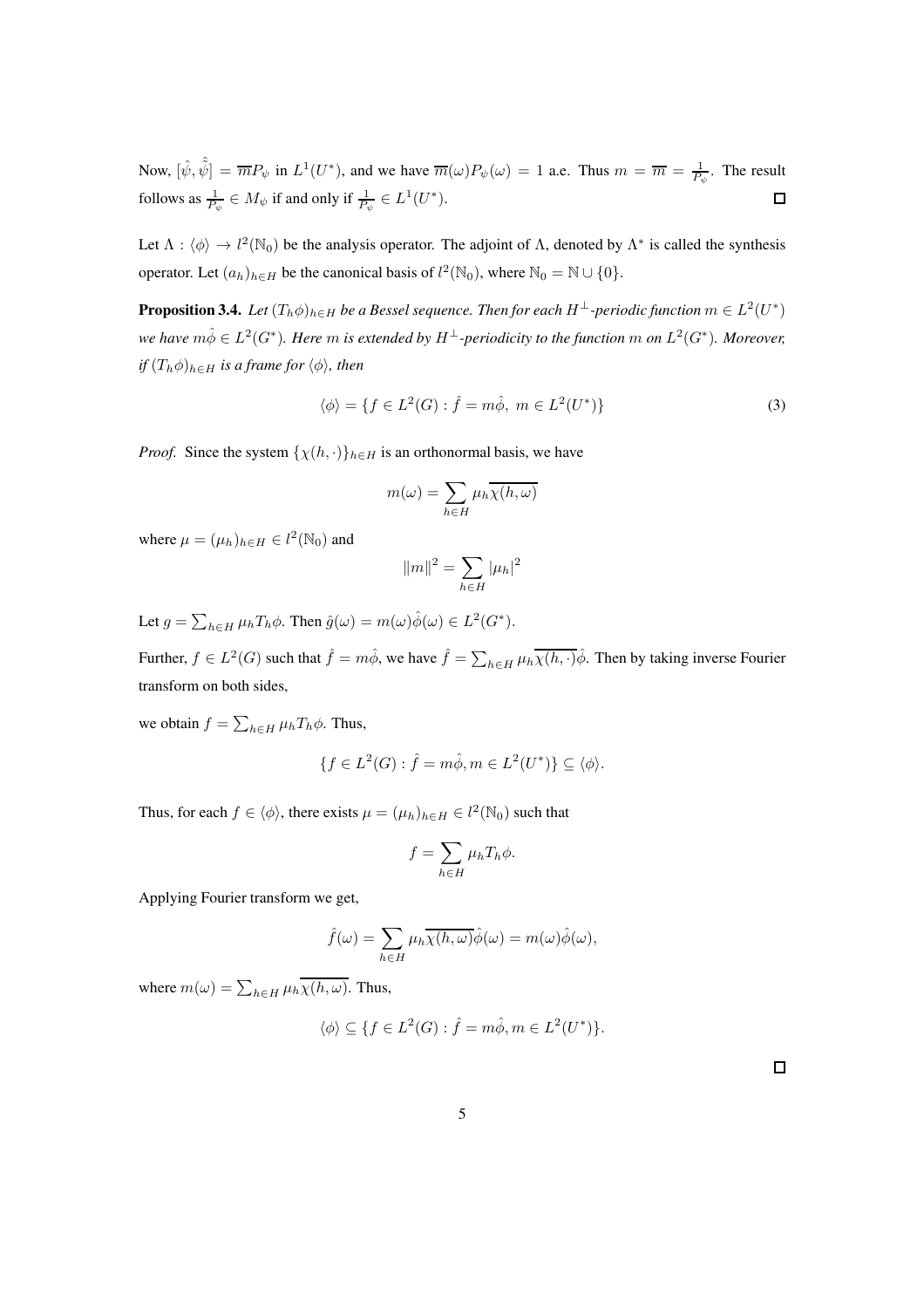**Remark 3.5.** From here onwards we will identify Hilbert spaces  $l^2(\mathbb{N}_0)$  and  $L^2(U^*)$  using the unitary *operator*  $\mu = (\mu_h)_{h \in H} \mapsto \sum_{h \in H} \mu_h \overline{\chi(h, \cdot)}$ .

**Remark 3.6.** *For*  $\phi \in L^2(G)$ , let the sequence  $(T_h \phi)_{h \in H}$  be a Parseval frame for  $\langle \phi \rangle$ . Each function  $m\in L^2(U^*)$  such that  $\hat f=m\hat\phi$ , is called a filter for  $f.$  For  $\hat f=m_f\hat\phi$ ,  $\|m_f\|\leq \|m\|.$  The function  $m_f$ *is called the* minimal filter for f*.*

$$
[\hat{f}, \hat{\phi}](\omega) = \sum_{h \in H} \langle f, T_h \phi \rangle \overline{\chi(h, \omega)} = m_f(\omega).
$$

**Proposition 3.7.** *Suppose that both*  $\Phi = \{\phi_i : i \in I\}$  *and*  $\Psi = \{\psi_j : j \in J\}$  *are Parseval frames which* generate the same space, i.e  $\langle \Phi \rangle = \langle \Psi \rangle$ , then  $\sum_{i \in I} [\hat \phi_i, \hat \phi_i](\omega) = \sum_{j \in J} [\hat \psi_j, \hat \psi_j](\omega)$  a.e.

**Proposition 3.8.** Suppose that  $\phi \in L^2(G)$  is such that the sequence  $(T_h \phi)_{h \in H}$  is a Parseval frame for  $\langle \phi \rangle$ *. Let*  $\Omega = \text{supp}(P_{\phi}) = \{ \omega \in G^* : P_{\phi}(\omega) \neq 0 \}$ *. Then* 

$$
Range(\Lambda) = \{ m \in L^{2}(U^{*}) : m(\omega) = 0, \text{ for a.e. } \omega \notin \Omega \}
$$
\n
$$
(4)
$$

*In particular, for each*  $f \in \langle \phi \rangle$ *, the minimal filter*  $m_f$  *is characterized among all filters for* f *by the property*  $m_f(\omega) = 0$ *, for a.e.*  $\omega \notin \Omega$ *.* 

*Proof.* For each  $m \in Range(\Lambda)$ ,

$$
m(\omega) = \sum_{h \in H} \langle f, T_h \phi \rangle \overline{\chi(h, \omega)}.
$$

Let  $\omega \notin \Omega$ . Then  $\hat{\phi}(\omega \oplus h) = 0$ , for all  $h \in H^{\perp}$ . Thus  $m(\omega) = 0$ , for  $\omega \notin \Omega$ .

Now, suppose that  $m(\omega) = 0$  for a.e.  $\omega \notin \Omega$ . Then we have to show that  $m \in Range(\Lambda) = Ker(\Lambda^*)^{\perp}$ . Let  $m = m_1 \oplus m_2$ , where  $m_1 \in Range(\Lambda)$  and  $m_2 \in Ker(\Lambda^*)$ . From above, we have  $m_1(\omega) = 0$ , for all  $\omega \notin \Omega$ . Then  $m_2(\omega) = 0$  for a.e.  $\omega \notin \Omega$ .

Since  $m_2 \in Ker(\Lambda^*)$ , which means  $m_2(\omega)\hat{\phi}(\omega) = 0$  a.e. By the  $H^{\perp}$ -periodicity of  $m_2$ , this implies that  $m_2(\omega)\hat{\phi}(\omega \oplus h) = 0$  a.e. for all  $h \in H^{\perp}$ . Now, if  $\omega \in \Omega$ , then  $P_{\phi}(\omega) \neq 0$  and hence we must have  $\hat{\phi}(\omega \oplus h) \neq 0$  for at least one h. Then from the previous equality we get that  $m_2(\omega) = 0$ . Hence,  $m_2(\omega) = 0$  for a.e.  $\omega$ , and  $m = m_1 \in Range(\Lambda)$ . The last statement follows from remark 2.  $\Box$ 

**Theorem 3.9.** *For*  $\phi \in L^2(G)$ *, the system*  $(T_h \phi)_{h \in H}$  *is a parseval frame for*  $\langle \phi \rangle$  *iff there exists a*  $H^{\perp}$ *periodic set*  $\Omega \subseteq G^*$  *such that*  $P_\phi = \chi_\Omega$  *a.e. In particular,*  $(T_h \phi)_{h\in H}$  *is an orthonormal basis for*  $\langle \phi \rangle$  *iff*  $P_{\phi}(\omega) = 1$ *, for a.e.*  $\omega \in G^*$ *.*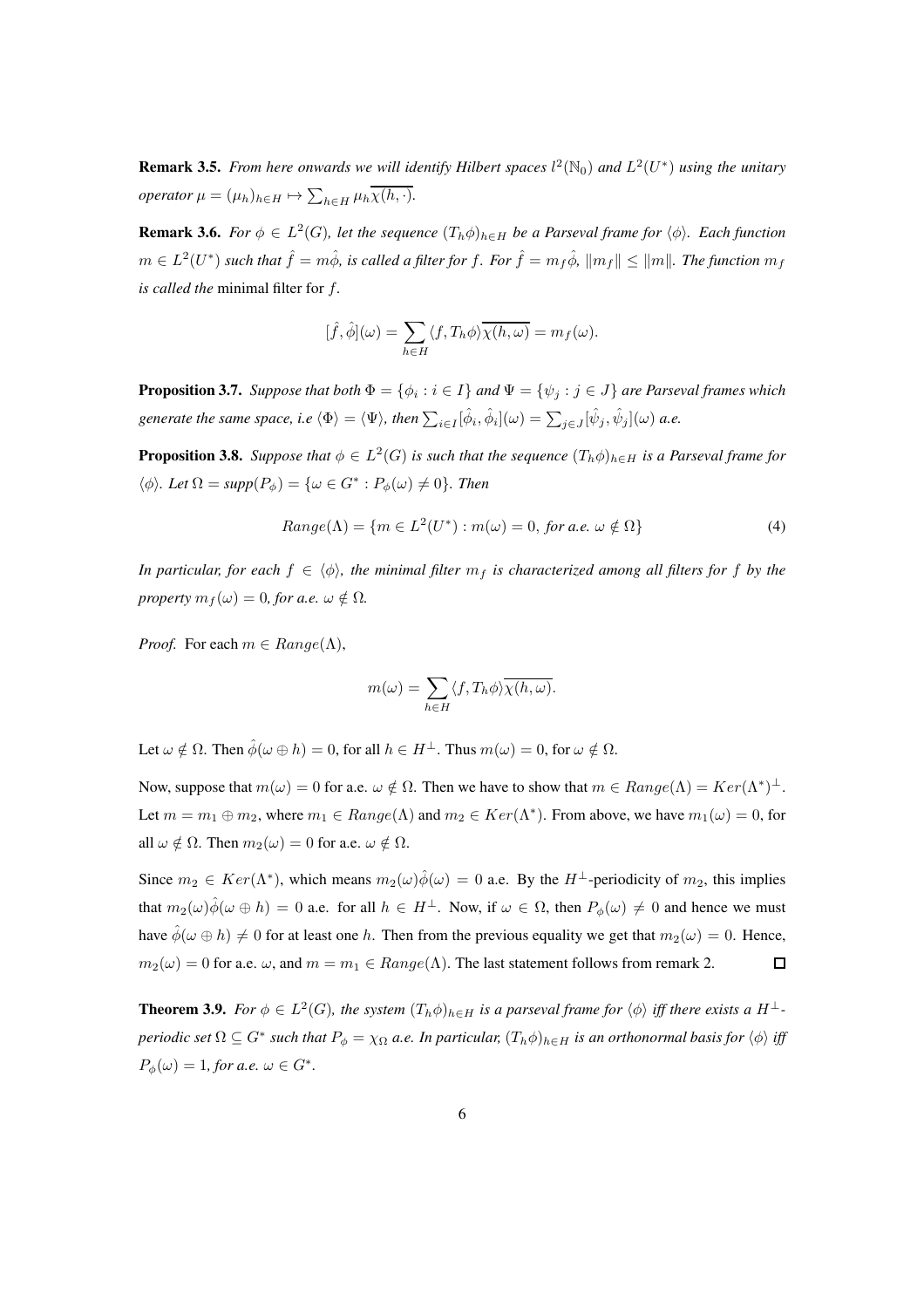For  $f \in L^2(G)$ , let  $E_f = \{ \omega \in G^* : P_f(\omega) > 0 \}$ . Let  $\hat{f}_\omega = (\hat{f}(\omega \oplus h))_{h \in H^\perp}$  belongs to  $l^2(\mathbb{N}_0)$ , for a.e.  $\omega \in U^*$ . Let  $S \subset L^2(G)$ , then  $\hat{S}_{\omega} = \{\hat{f}_{\omega} : f \in S\}$ . Let S be a shift-invariant subspace of  $L^2(G)$ , then  $\eta(S)$  of S is defined by  $\eta(S) = \{ \omega \in U^* : \hat{S}_\omega \neq \{0\} \}$ . For  $f \in L^2(G)$ , let  $V_f = \{ \omega \in U^* : \hat{f}_\omega \neq 0 \}$ .

**Proposition 3.10.** *For the principal shift invariant space*  $\langle \phi \rangle$ *, we have* 

$$
\eta(\langle \phi \rangle) = V_{\phi} = E_{\phi} \cap U^*.
$$

*Proof.* For  $f \in \langle \phi \rangle$ , we have  $\hat{f}(\omega) = m(\omega)\hat{\phi}(\omega)$ . Then  $\hat{f}_{\omega} = (\hat{f}(\omega \oplus h))_{h \in H^{\perp}}$ .

Let  $\omega \in \eta(\langle \phi \rangle)$ , then there exists  $f \in \langle \phi \rangle$  such that

$$
\hat{f}_{\omega}\neq 0.
$$

Thus,  $\hat{\phi}_{\omega} \neq 0$  implies that  $\omega \in V_{\phi}$ . Therefore  $\eta(\langle \phi \rangle) \subseteq V_{\phi}$ .

Further, if  $\omega \in V_{\phi}$ , then  $\hat{\phi}_{\omega} = (\hat{\phi}(\omega \oplus h))_{h \in H^{\perp}} \neq 0$ . For any  $H^{\perp}$ -periodic non-zero function  $m \in$  $L^2(U^*)$ , we have  $(m(\omega)\hat{\phi}(\omega \oplus h))_{h\in H^{\perp}} \neq 0$ . Hence  $\omega \in \eta(\langle \phi \rangle)$  and  $V_{\phi} \subseteq \eta(\langle \phi \rangle)$ . This proves that  $V_{\phi} = \eta(\langle \phi \rangle).$ 

For  $\omega \in V_{\phi}$ , we have  $V_{\phi} \subseteq E_{\phi} \cap U^*$ . Similarly,  $E_{\phi} \cap U^* \subseteq V_{\phi}$ . Thus, we have  $\eta(\langle \phi \rangle) = V_{\phi} =$  $E_{\phi} \cap U^*$ .  $\Box$ 

**Corollary 3.11.** *For the principal shift invariant space*  $\langle \phi \rangle$ *, the following are equivalent:* 

- *(i)*  ${T_h \phi : h \in H}$  *is a Parseval frame of*  $\langle \phi \rangle$ *.*
- $(ii)$   $\sum_{h\in H^\perp} |\hat{\phi}(\omega \oplus h)|^2 = \chi_{E_\phi}(\omega)$  a.e.
- $(iii)$   $\sum_{h\in H^{\perp}} |\hat{\phi}(\omega \oplus h)|^2 = \chi_{\eta(\langle \phi \rangle) \oplus H^{\perp}}(\omega)$  *a.e.*

**Corollary 3.12.** *Suppose that the principal shift invariant spaces generated by*  $\phi$  *and*  $\psi$  *are equal i.e*  $\langle \phi \rangle = \langle \psi \rangle$ *. Then, we have*  $E_{\phi} = E_{\psi}$ *.* 

**Proposition 3.13.** Let  $\phi \in L^2(G)$  and assume that  $\{T_h \phi\}_{h \in H}$  is a frame for  $\langle \phi \rangle$ . Then  $ST_h = T_h S$  and  $S^{-1}T_h = T_hS^{-1}$  *on*  $\langle \phi \rangle$ *, for all*  $h \in H$ *, where*  $S = \Lambda^* \Lambda$  *is the frame operator.*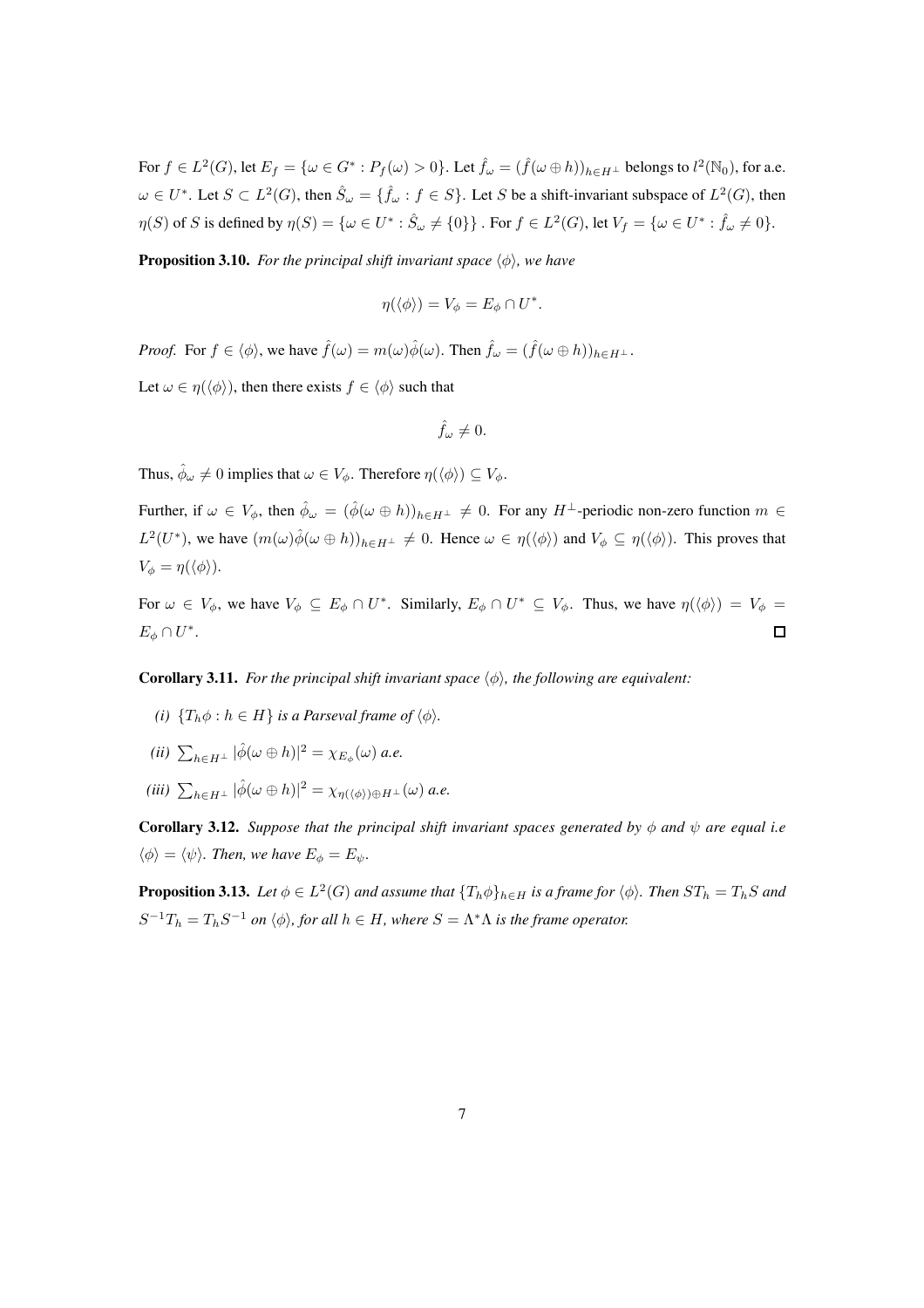*Proof.* Given  $f \in \langle \phi \rangle$  and  $h \in H$ , we have

$$
ST_h f = \sum_{h' \in H} \langle T_h f, T_{h'} \phi \rangle T_{h'} \phi
$$

$$
= \sum_{h' \in H} \langle f, T_{h'} \phi \rangle T_{h' \oplus h} \phi
$$

$$
= T_h S f.
$$

Similarly, we can proof the second part of this lemma.

<span id="page-7-1"></span>**Theorem 3.14.** For every  $\phi \in L^2(G)$ , the following conditions are equivalent:

- (*i*) The sequence  ${T_h \phi : h \in H}$  forms a Bessel sequence in  $L^2(G)$  with bound D.
- *(ii)* The synthesis operator  $\Lambda^*$  is well defined and  $\|\Lambda^*\| \leq \sqrt{D}$ .
- $(iii)$   $[\hat{\phi}, \hat{\phi}](\omega) \leq D$  *a.e.* on  $U^*$ .

*Proof.* The equivalence of first two statements is obvious.

(ii) can be written as  $||\Lambda^* c||^2 \le D||c||^2$ , for every  $c = (c_h) \in l^2(\mathbb{N}_0)$ . Now using the Parseval identity, we have  $\|\sum_{h\in H} c_h \widehat{T_h \phi}\|^2 \le D \|c\|^2$ .

Now suppose that (iii) holds. Then for every  $c = (c_h) \in l^2(\mathbb{N}_0)$ 

<span id="page-7-0"></span>
$$
\int_{U^*} \left| \sum_{h \in H} c_h \overline{\chi(h,\omega)} \right|^2 [\hat{\phi}, \hat{\phi}](\omega) d\omega \le D \int_{U^*} \left| \sum_{h \in H} c_h \overline{\chi(h,\omega)} \right|^2 d\omega, \text{ for } c = (c_h)_{h \in H} \in l^2(\mathbb{N}_0) \quad (5)
$$

which gives

$$
\int_{U^*} \left| \sum_{h \in H} c_h \overline{\chi(h,\omega)} \right|^2 \sum_{h' \in H^\perp} |\hat{\phi}(\omega \oplus h')|^2 d\omega \le ||\sum_{h \in H} c_h \widehat{T_h \phi}||^2 \le D||c||^2
$$

Thus, (iii) implies (ii).

Conversely, suppose that (iii) does not hold. Then there exists a measurable set  $E \subset U^*$  having positive measure such that

$$
[\hat{\phi}, \hat{\phi}](\omega) > D \text{ a.e. on } E. \tag{6}
$$

Since  $\chi_E \in L^2(U^*)$ , then from [\(5\)](#page-7-0), we get

$$
\int_{U^*} |\chi_E(\omega)|^2 [\hat{\phi}, \hat{\phi}](\omega) d\omega \le D \int_{U^*} |\chi_E(\omega)|^2 d\omega
$$

that implies  $[\hat{\phi}, \hat{\phi}](\omega) \leq D$  a.e. on E, which is a contradiction.

 $\Box$ 

 $\Box$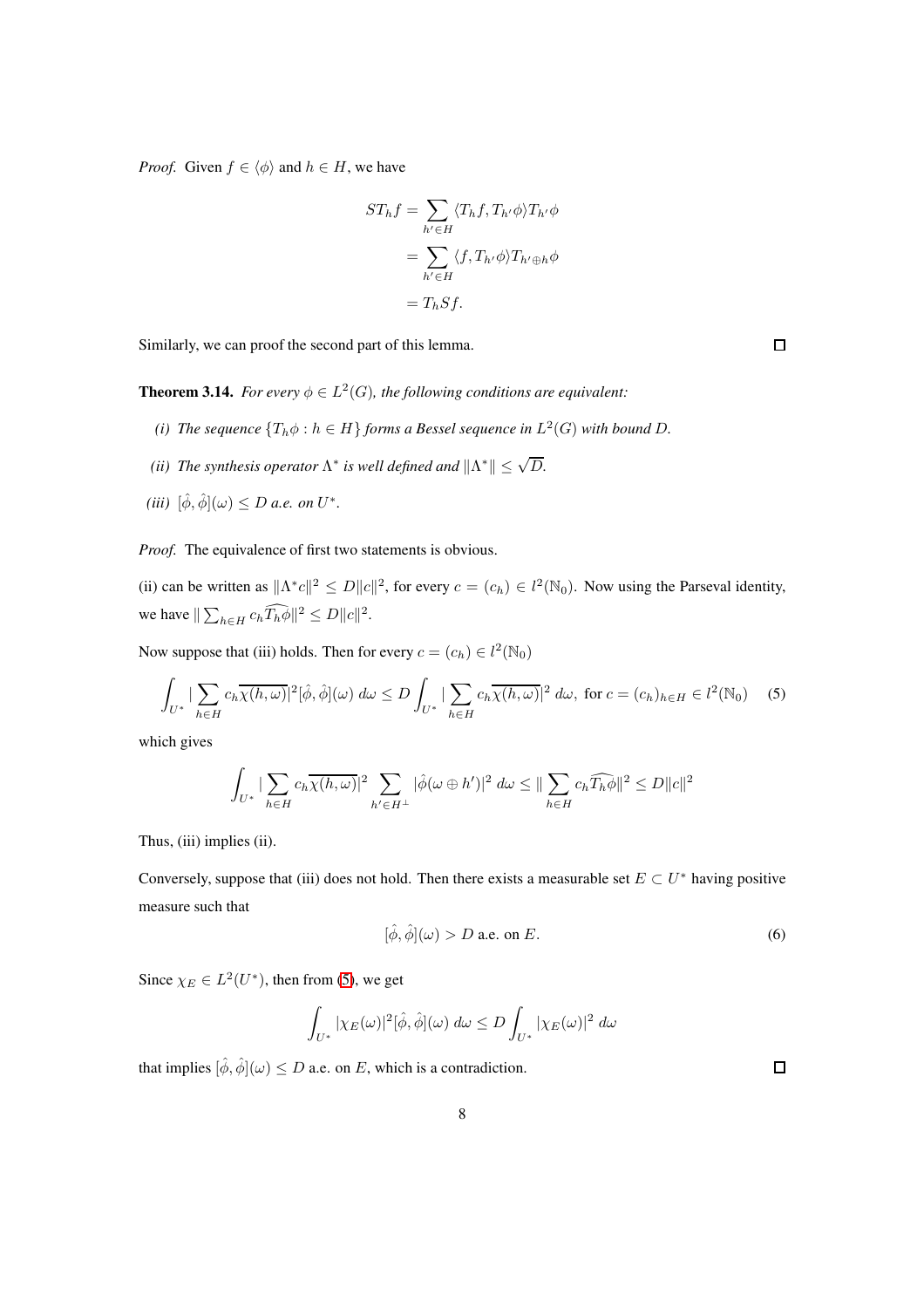<span id="page-8-0"></span>**Definition 3.15.** *A sequence*  $\{f_j\}_{j \in \mathbb{N}_0}$  *is a* frame sequence *in Hilbert space H if the synthesis operator*  $T$  is well defined on  $l^2(\mathbb{N}_0)$  and there exist constants  $0 < C \leq D < \infty$  such that

$$
C||c||^2 \le ||Tc||^2 \le D||c||^2 \text{ for } c \in (\text{Ker}(T))^{\perp}.
$$

<span id="page-8-5"></span>**Theorem 3.16.** The sequence  $\{T_h \phi : h \in H\}$  in  $L^2(G)$  is a frame sequence with frame bounds C and D *iff*

<span id="page-8-2"></span>
$$
C \leq [\hat{\phi}, \hat{\phi}](\omega) \leq D \text{ for a.e. } \omega \text{ in } U^* \setminus \mathcal{N}_{\phi}, \tag{7}
$$

*where*  $\mathcal{N}_{\phi} = {\omega \in U^* : [\hat{\phi}, \hat{\phi}](\omega) = 0}.$ 

*Proof.* From definition [3.15,](#page-8-0) we have  $\{T_h \phi : h \in H\}$  is a frame sequence in  $L^2(G)$  with frame bounds C and D iff the synthesis operator  $\Lambda^*$  is well defined and

<span id="page-8-1"></span>
$$
C||c||2 \le ||\Lambda^*c||2 \le D||c||2 \text{ for } c \in (\text{Ker}(\Lambda^*))^{\perp}.
$$
 (8)

If the right hand side of the inequality [\(8\)](#page-8-1) holds then by the Theorem [3.14,](#page-7-1) it is equivalent to right hand side of inequality [\(7\)](#page-8-2). Therefore, we only need to prove the equivalence of

<span id="page-8-3"></span>
$$
C||c||^2 \le ||\Lambda^*c||^2 \text{ for } c \in (\text{Ker}(\Lambda^*))^\perp \tag{9}
$$

and

<span id="page-8-4"></span>
$$
C \leq [\hat{\phi}, \hat{\phi}](\omega) \text{ a.e on } U^* \setminus \mathcal{N}_{\phi},\tag{10}
$$

Now,

$$
\|\Lambda^*c\|^2 = \int_{U^*} \left|\sum_{h\in H} c_h \overline{\chi(h,\omega)}\right|^2[\hat{\phi},\hat{\phi}](\omega) d\omega, \text{ for } c = (c_h) \in l^2(\mathbb{N}_0),
$$

therefore

$$
\operatorname{Ker}(\Lambda^*) = \{ (c_h) \in l^2(\mathbb{N}_0) : \sum_{h \in H} c_h \overline{\chi(h,\omega)} = 0 \text{ for a.e. } \omega \in U^* \setminus \mathcal{N}_{\phi} \}.
$$

and

$$
(\text{Ker}(\Lambda^*))^{\perp} = \{(c_h) \in l^2(\mathbb{N}_0) : \sum_{h \in H} c_h \overline{\chi(h,\omega)} = 0 \text{ for a.e. } \omega \in \mathcal{N}_{\phi}\}.
$$

Thus for  $c \in (\text{Ker}(\Lambda^*))^{\perp}$ ,

$$
||c||^2 = \int_{U^*} |\sum_{h \in H} c_h \overline{\chi(h,\omega)}|^2 d\omega = \int_{U^* \backslash \mathcal{N}_{\phi}} |\sum_{h \in H} c_h \overline{\chi(h,\omega)}|^2 d\omega,
$$

and

$$
\|\Lambda^*c\|^2=\int_{U^*\backslash \mathcal{N}_{\phi}}|\sum_{h\in H}c_h\overline{\chi(h,\omega)}|^2[\hat{\phi},\hat{\phi}](\omega)d\omega.
$$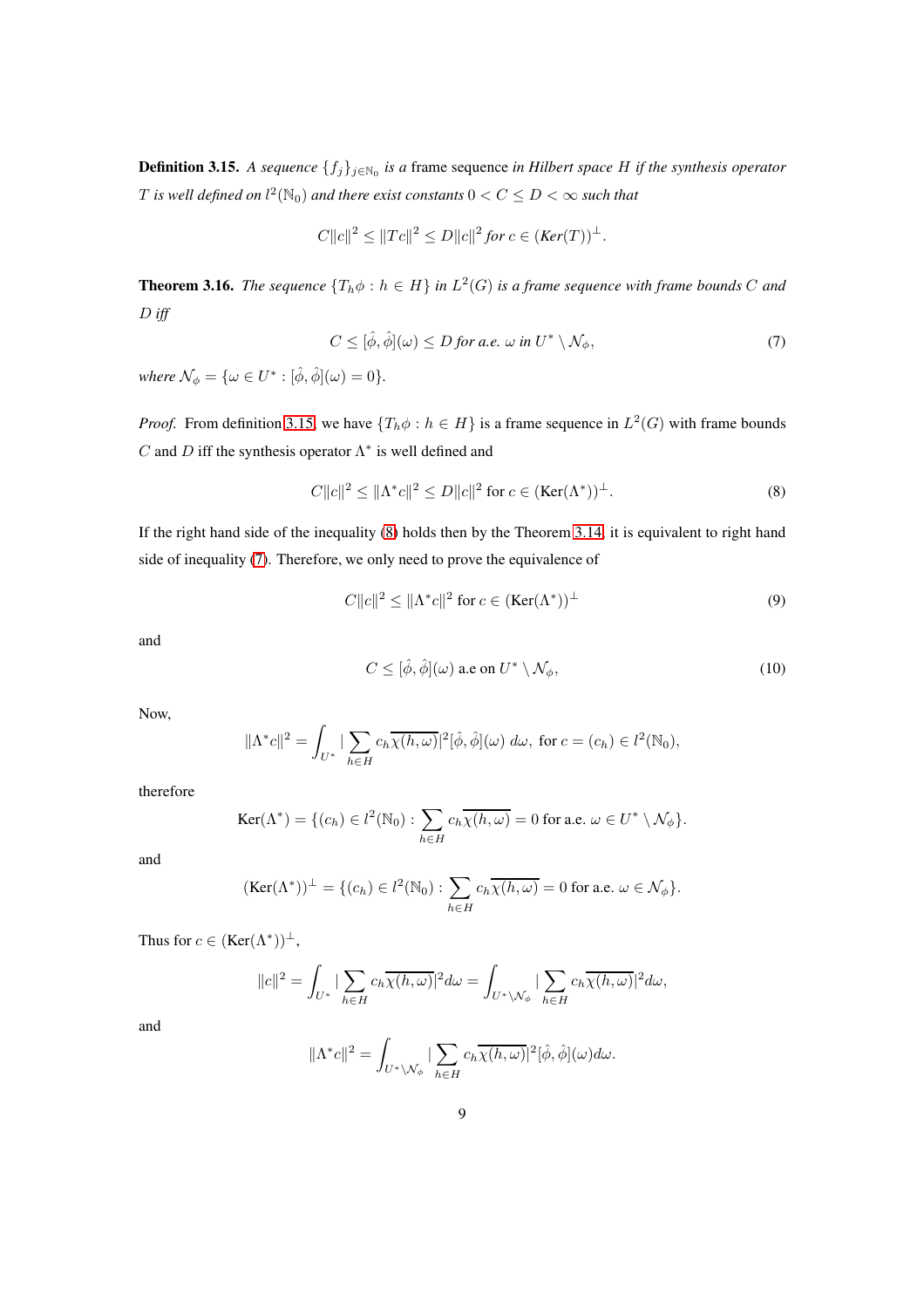Thus by [\(9\)](#page-8-3), we get

<span id="page-9-0"></span>
$$
C\int_{U^*\backslash \mathcal{N}_{\phi}}|\sum_{h\in H}c_h\overline{\chi(h,\omega)}|^2d\omega \leq \int_{U^*\backslash \mathcal{N}_{\phi}}|\sum_{h\in H}c_h\overline{\chi(h,\omega)}|^2[\hat{\phi},\hat{\phi}](\omega)d\omega. \tag{11}
$$

Now to show that [\(11\)](#page-9-0) is equivalent to [\(10\)](#page-8-4). Clearly, [\(10\)](#page-8-4) implies [\(11\)](#page-9-0). To prove the converse part we can  $\Box$ proceed by the same argument as in the proof of Theorem [3.14.](#page-7-1)

**Corollary 3.17.** *The sequence*  $\{T_h \phi : h \in H\}$  *is a Parseval frame in*  $L^2(G)$  *iff* 

$$
[\hat{\phi}, \hat{\phi}](\omega) = \chi_{U^* \backslash \mathcal{N}_{\phi}}(\omega), \text{ for a.e. } \omega \in U^*,
$$

*where*  $\mathcal{N}_{\phi} = {\omega \in U^* : [\hat{\phi}, \hat{\phi}](\omega) = 0}.$ 

<span id="page-9-3"></span>**Lemma 3.18.** Let  $\phi \in L^2(G)$  and assume that  $\{T_h \phi\}_{h \in H}$  is a Bessel sequence. Let  $\{c_h\}_{h \in H} \in l^2(\mathbb{N}_0)$ . Then  $\sum_{h\in H}c_hT_h\phi$  converges in  $L^2(G)$  and  $\sum_{h\in H}c_h\overline{\chi(h,\omega)}$  converges in  $L^2(U^*)$  and

<span id="page-9-1"></span>
$$
\widehat{\sum_{h \in H} c_h T_h \phi(\omega)} = \left(\sum_{h \in H} c_h \overline{\chi(h, \omega)}\right) \hat{\phi}(\omega). \tag{12}
$$

*Proof.* Clearly,  $\sum_{h \in H} c_h T_h \phi$  converges, then by [\(12\)](#page-9-1) we have  $\sum_{h \in H} c_h \overline{\chi(h,\omega)}$  converges in  $L^2(U^*)$ .

$$
\sum_{h \in H} \widehat{c_h T_h} \phi(\omega) = \sum_{h \in H} c_h \overline{\chi(h, \omega)} \hat{\phi}(\omega).
$$

**Proposition 3.19.** Let  $\phi \in L^2(G)$  and assume that  $\{T_h \phi\}_{h \in H}$  is a frame for  $\langle \phi \rangle$ , with frame operator S = Λ<sup>∗</sup>Λ*. Define a function* θ *via its Fourier transform by*

<span id="page-9-2"></span>
$$
\hat{\theta}(\omega) = \begin{cases} \frac{\hat{\phi}(\omega)}{P_{\phi}(\omega)} & \text{if } \omega \in \Omega, \\ 0 & \text{if } \omega \notin \Omega, \end{cases} \tag{13}
$$

*where*  $\Omega = supp(P_{\phi})$ *. Then*  $\theta = S^{-1}\phi$ *.* 

*Proof.* The function

$$
\zeta(\omega) = \begin{cases} \frac{1}{P_{\phi}(\omega)} & \text{if } \omega \in \Omega \\ 0 & \text{if } \omega \notin \Omega \end{cases}
$$

is  $H^{\perp}$ -periodic and its restriction to  $U^*$  belongs to  $L^2(U^*)$ . Thus, by Prop. [3.4](#page-4-0) the function  $\theta$  defined by [\(13\)](#page-9-2) belongs to  $\langle \phi \rangle$ . Using the definition of frame operator, properties of the Fourier transform and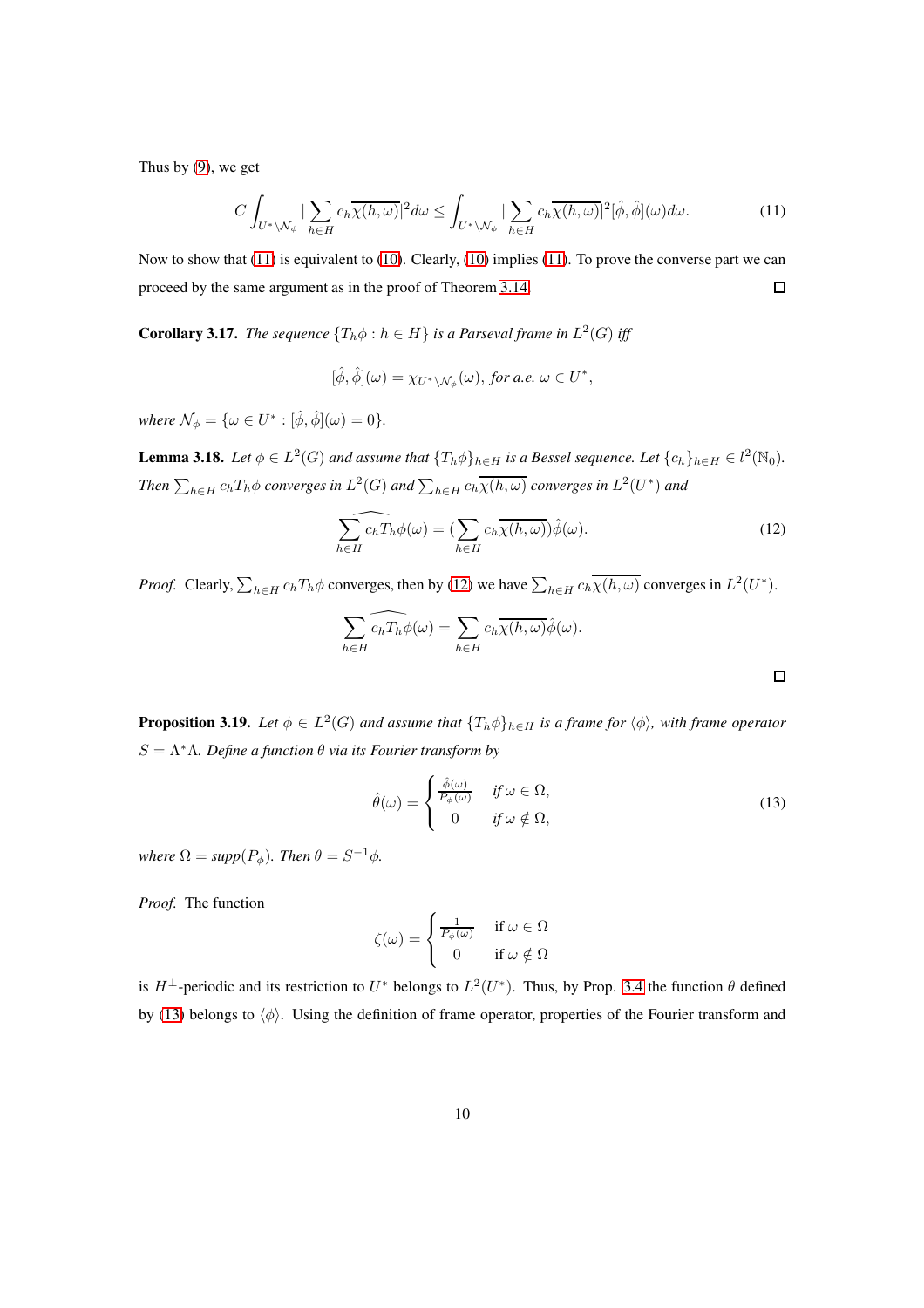Lemma [3.18,](#page-9-3) we have

<span id="page-10-0"></span>
$$
\widehat{S}\widehat{\theta} = \sum_{h \in H} \widehat{\langle \theta, T_h \phi \rangle} T_h \phi
$$

$$
= \sum_{h \in H} \langle \widehat{\theta}, \widehat{T_h \phi} \rangle \widehat{T_h \phi}
$$

$$
\widehat{S\theta}(\omega) = \left(\sum_{h \in H} \langle \hat{\theta}, \overline{\chi(h, \cdot)} \hat{\phi} \rangle \overline{\chi(h, \omega)} \right) \hat{\phi}(\omega) \tag{14}
$$

$$
\langle \hat{\theta}, \overline{\chi(h, \cdot)} \hat{\phi} \rangle = \int_{G^*} \hat{\theta}(\omega) \overline{\hat{\phi}(\omega)} \chi(h, \omega) d\omega
$$
  
= 
$$
\int_{U^*} \sum_{h' \in H^{\perp}} \frac{|\hat{\phi}(\omega \oplus h')|^2}{P_{\phi}(\omega \oplus h')} \chi_{\Omega}(\omega \oplus h') \chi(h, \omega) d\omega
$$
  
= 
$$
\int_{U^*} \chi_{\Omega \cap U^*}(\omega) \chi(h, \omega) d\omega.
$$

Therefore,

$$
\sum_{h\in H} \langle \hat{\theta}, \overline{\chi(h, \cdot)} \hat{\phi} \rangle \overline{\chi(h, \omega)} = \chi_{\Omega \cap U^*}(\omega), \text{ for } \omega \in U^*.
$$

Since  $\chi_{\Omega}$  is  $H^{\perp}$ -periodic, it follows that

$$
\sum_{h\in H} \langle \hat{\theta}, \overline{\chi(h, \cdot)} \hat{\phi} \rangle \overline{\chi(h, \omega)} = \chi_{\Omega}(\omega), \text{ for } \omega \in G^*.
$$

Note that  $\chi_{\Omega}(\omega) \neq 0$  if  $\hat{\phi}(\omega) \neq 0$ , now [\(14\)](#page-10-0) implies that

$$
\widehat{S}\widehat{\theta} = \chi_{\Omega}\widehat{\phi} = \widehat{\phi}.
$$

Therefore  $S\theta = \phi$  and since S is an invertible operator on  $\langle \phi \rangle$  hence  $\theta = S^{-1}\phi$ .

 $\Box$ 

**Proposition 3.20.** Let  $\phi \in L^2(G)$  and assume that  $\{T_h \phi\}_{h \in H}$  is a frame sequence. Define the function φ ∗ *via its Fourier transform by*

$$
\hat{\phi}^*(\omega) = \begin{cases} \hat{\phi}(\omega) P_{\phi}^{-1/2}(\omega), & \text{if } \hat{\phi}(\omega) \neq 0, \\ 0, & \text{if } \hat{\phi}(\omega) = 0. \end{cases}
$$
\n(15)

*Then*  $\{T_h \phi^*\}_{h \in H}$  *is a tight frame sequence, and*  $\langle \phi \rangle = \langle \phi^* \rangle$ *.*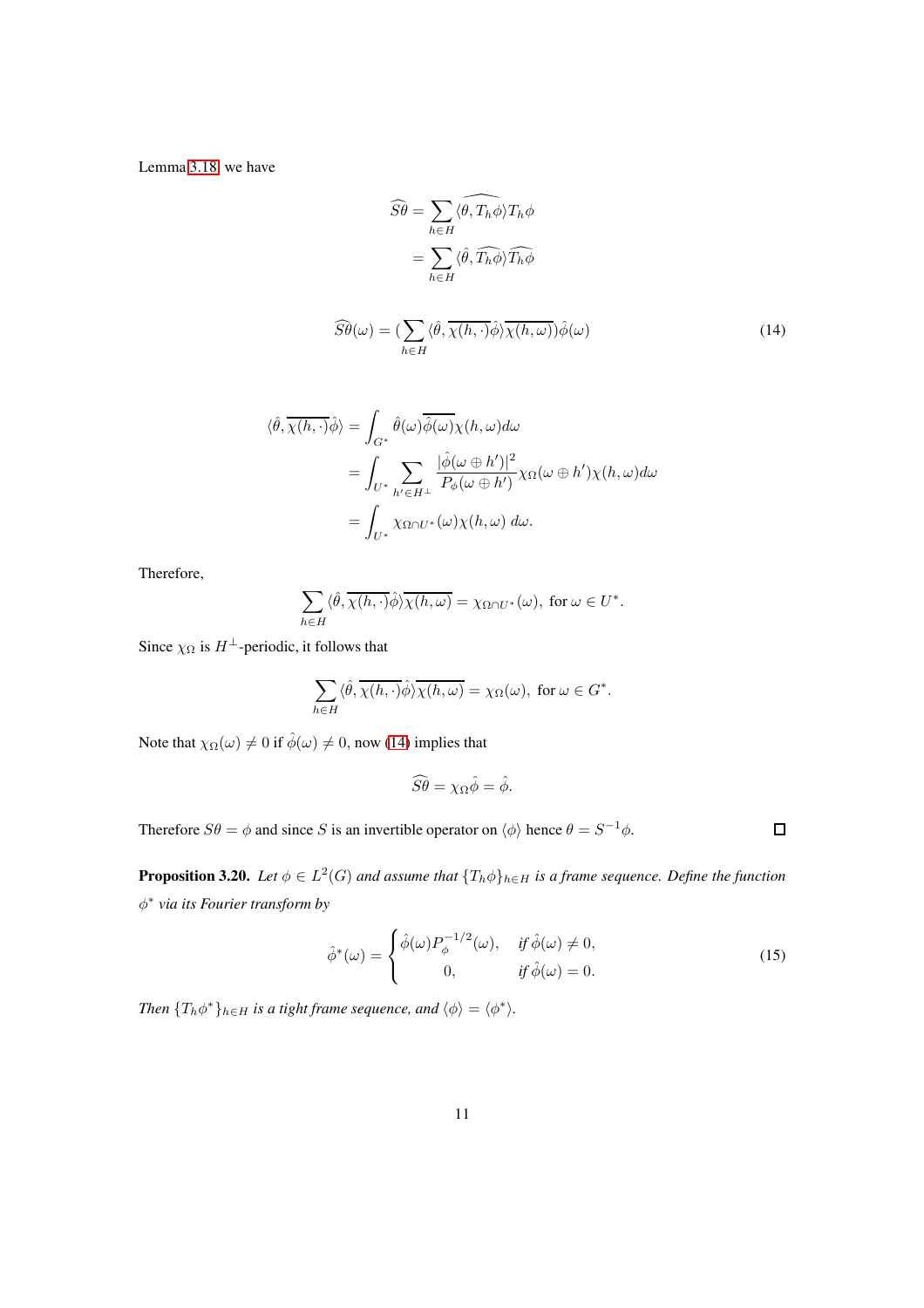*Proof.* Let  $\omega \in U^*$ . If  $\hat{\phi}(\omega \oplus h) = 0$ , for all  $h \in H^{\perp}$ , then  $P_{\phi^*}(\omega) = 0$ , so now assume that  $\hat{\phi}(\omega \oplus h') \neq 0$ for some  $h' \in H^{\perp}$ . Then  $P_{\phi^*}(\omega) \neq 0$ . Therefore,

$$
P_{\phi^*}(\omega) = \sum_{h \in H^{\perp}} |\hat{\phi^*}(\omega \oplus h)|^2 = \sum_{h \in H^{\perp}} |\hat{\phi}(\omega \oplus h) P_{\phi}^{-1/2}(\omega \oplus h)|^2
$$
  
= 1 a.e.

Thus by Theorem [3.16](#page-8-5)  $\{T_h \phi^*\}_{h \in H}$  is a tight frame sequence.

Note that

$$
\langle \phi^* \rangle = \{ \sum_{h \in H} c_h T_h \phi^* : (c_h)_{h \in H} \in l^2(\mathbb{N}_0) \}.
$$

Taking the Fourier transform of the functions in  $\langle \phi^* \rangle$ , we get

$$
\{\sum_{h\in H}c_h\overline{\chi(h,\cdot)}\hat{\phi}^*:(c_h)_{h\in H}\in l^2(\mathbb{N}_0)\}=\{\beta\sum_{h\in H}c_h\overline{\chi(h,\cdot)}\hat{\phi}:(c_h)_{h\in H}\in l^2(\mathbb{N}_0)\},\
$$

where

$$
\beta(\omega) = \begin{cases} P_{\phi}^{-1/2}(\omega), & \text{if } \hat{\phi}(\omega) \neq 0, \\ 1/\sqrt{D}, & \text{if } \hat{\phi}(\omega) = 0, \end{cases}
$$
 (16)

and  $C \le P_{\phi}(\omega) \le D$ , for a.e.  $\omega \in U^* \setminus \mathcal{N}_{\phi}$ . Since  $\beta$  is a bounded function, therefore

$$
\{\beta \sum_{h \in H} c_h \overline{\chi(h, \cdot)} \hat{\phi} : (c_h)_{h \in H} \in l^2(\mathbb{N}_0)\} = \{\sum_{h \in H} c_h \overline{\chi(h, \cdot)} \hat{\phi} : (c_h)_{h \in H} \in l^2(\mathbb{N}_0)\}.
$$

Thus,  $\langle \phi \rangle = \langle \phi^* \rangle$ .

# 4 Generalized dual frames

For the general Hilbert spaces we have the following lemma.

<span id="page-11-0"></span>**Lemma 4.1.** Let  $\{f_k\}_{k=1}^{\infty}$  and  $\{g_k\}_{k=1}^{\infty}$  be Bessel sequences in a Hilbert space H, and assume that

$$
f_j = \sum_{k=1}^{\infty} \langle f_j, g_k \rangle f_k, \quad \forall j \in \mathbb{N}.
$$
 (17)

 $\Box$ 

*Then*  ${f_k}_{k=1}^{\infty}$  *is a frame for*  $\overline{span} {f_k}_{k=1}^{\infty}$ *, and* 

$$
f = \sum_{k=1}^{\infty} \langle f, g_k \rangle f_k, \quad \forall f \in \overline{span} \{ f_k \}_{k=1}^{\infty}.
$$
 (18)

Here  $\{f_k\}_{k=1}^{\infty}$  and  $\{g_k\}_{k=1}^{\infty}$  are called the dual frames.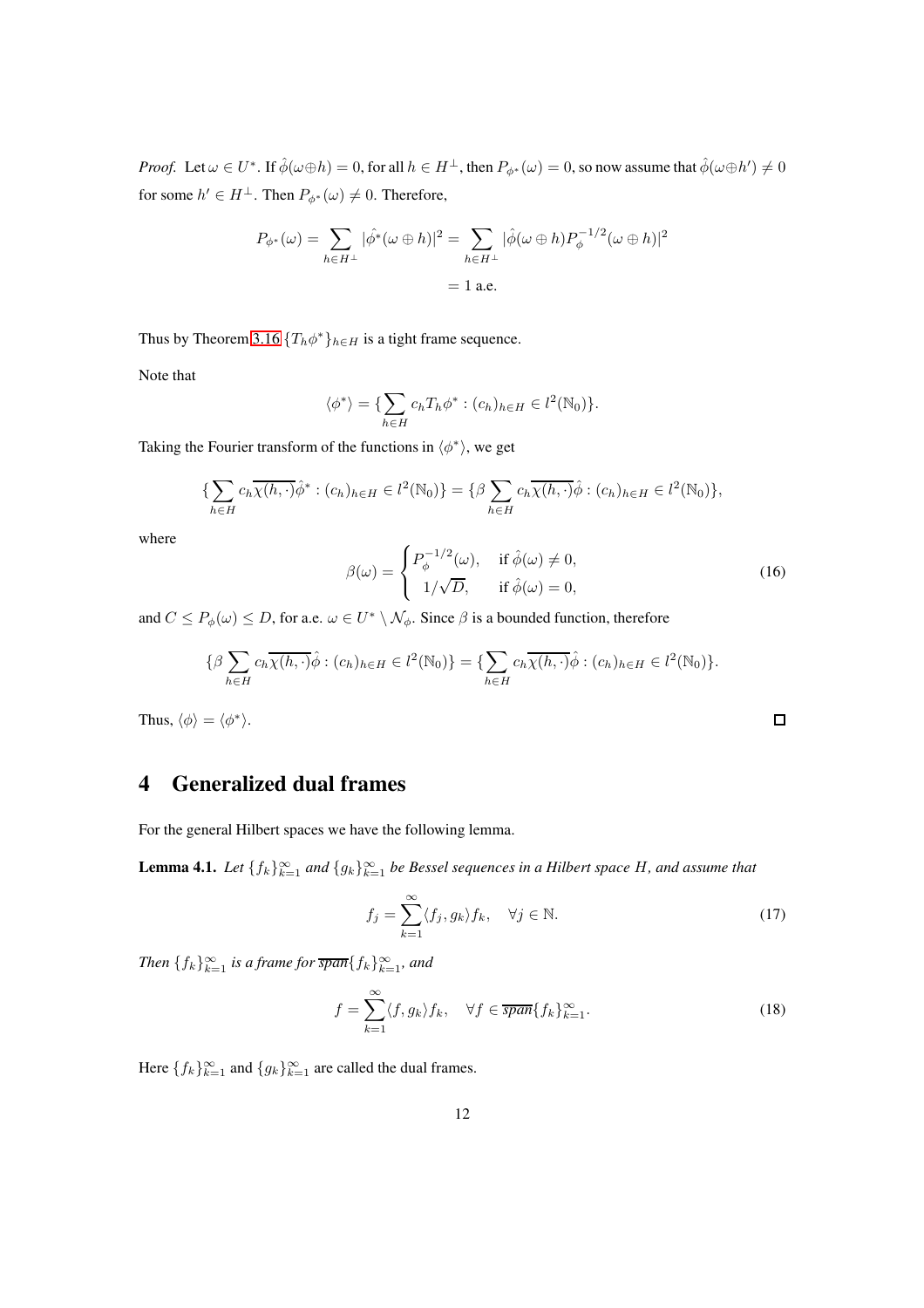<span id="page-12-0"></span>**Lemma 4.2.** *Let*  $\phi, \tilde{\phi} \in L^2(G)$ . Assume that  $\{T_h \phi\}_{h \in H}$  and  $\{T_h \tilde{\phi}\}_{h \in H}$  are Bessel sequences. Then for  $all f \in L^2(G)$ ,

$$
\sum_{h\in H} \langle \widehat{f, T_h \phi} \rangle T_h \phi(\omega) = \hat{\phi}(\omega) [\hat{f}, \hat{\phi}](\omega).
$$

*Proof.*

$$
\sum_{h \in H} \langle f, \widehat{T_h \phi} \rangle T_h \phi(\omega) = \sum_{h \in H} \langle f, T_h \tilde{\phi} \rangle \widehat{T_h \phi(\omega)}
$$

$$
= \widehat{\phi}(\omega) \sum_{h \in H} \langle f, T_h \tilde{\phi} \rangle \overline{\chi(h, \omega)}
$$

Hence, we get

$$
\sum_{h\in H} \langle f, \widehat{T_h \phi} \rangle T_h \phi(\omega) = \hat{\phi}(\omega) [\hat{f}, \hat{\phi}](\omega).
$$

 $\Box$ 

**Proposition 4.3.** *For*  $\phi$ ,  $\tilde{\phi} \in L^2(G)$ , assume that  $\{T_h \phi\}_{h \in H}$  and  $\{T_h \tilde{\phi}\}_{h \in H}$  are Bessel sequences. Then *the following are equivalent:*

(i) 
$$
f = \sum_{h \in H} \langle f, T_h \tilde{\phi} \rangle T_h \phi, \forall f \in \langle \phi \rangle
$$
  
\n(ii)  $\sum_{h \in H^{\perp}} \hat{\phi}(\omega \oplus h) \overline{\hat{\phi}(\omega \oplus h)} = 1$ , *a.e.* on the set  $\{\omega : P_{\phi}(\omega) \neq 0\}$ .

*If the conditions are satisfied, then*  ${T_h \phi}_{h \in H}$  *is a frame for*  $\langle \phi \rangle$ *.* 

*Proof.* Assume that (i) holds. Then by Lemma [4.2](#page-12-0) with  $f = \phi$ ,

$$
\hat{\phi}(\omega) = \hat{\phi}(\omega) \sum_{h \in H^{\perp}} \hat{\phi}(\omega \oplus h) \overline{\hat{\phi}(\omega \oplus h)}.
$$

Then for all  $h' \in H^{\perp}$ ,

$$
\hat{\phi}(\omega \oplus h') = \hat{\phi}(\omega \oplus h') \sum_{h \in H^{\perp}} \hat{\phi}(\omega \oplus h) \hat{\tilde{\phi}}(\omega \oplus h).
$$

Hence (ii) follows.

Now, assume that (ii) holds then by Lemma [4.2,](#page-12-0) for any  $h' \in H$  and  $\omega$  such that  $P_{\phi}(\omega) \neq 0$ 

$$
\sum_{h \in H} \langle T_{h'} \widehat{\phi}, T_h \widetilde{\phi} \rangle T_h \phi(\omega) = \widehat{\phi}(\omega) \sum_{h^* \in H^{\perp}} \widehat{T_{h'} \phi(\omega \oplus h^*) \widetilde{\phi}(\omega \oplus h^*)}
$$

$$
= \widehat{\phi}(\omega) \sum_{h^* \in H^{\perp}} \widehat{\phi}(\omega \oplus h^*) \overline{\widehat{\phi}(\omega \oplus h^*) \chi(h', \omega)}
$$

$$
= \widehat{T_{h'} \phi(\omega)}
$$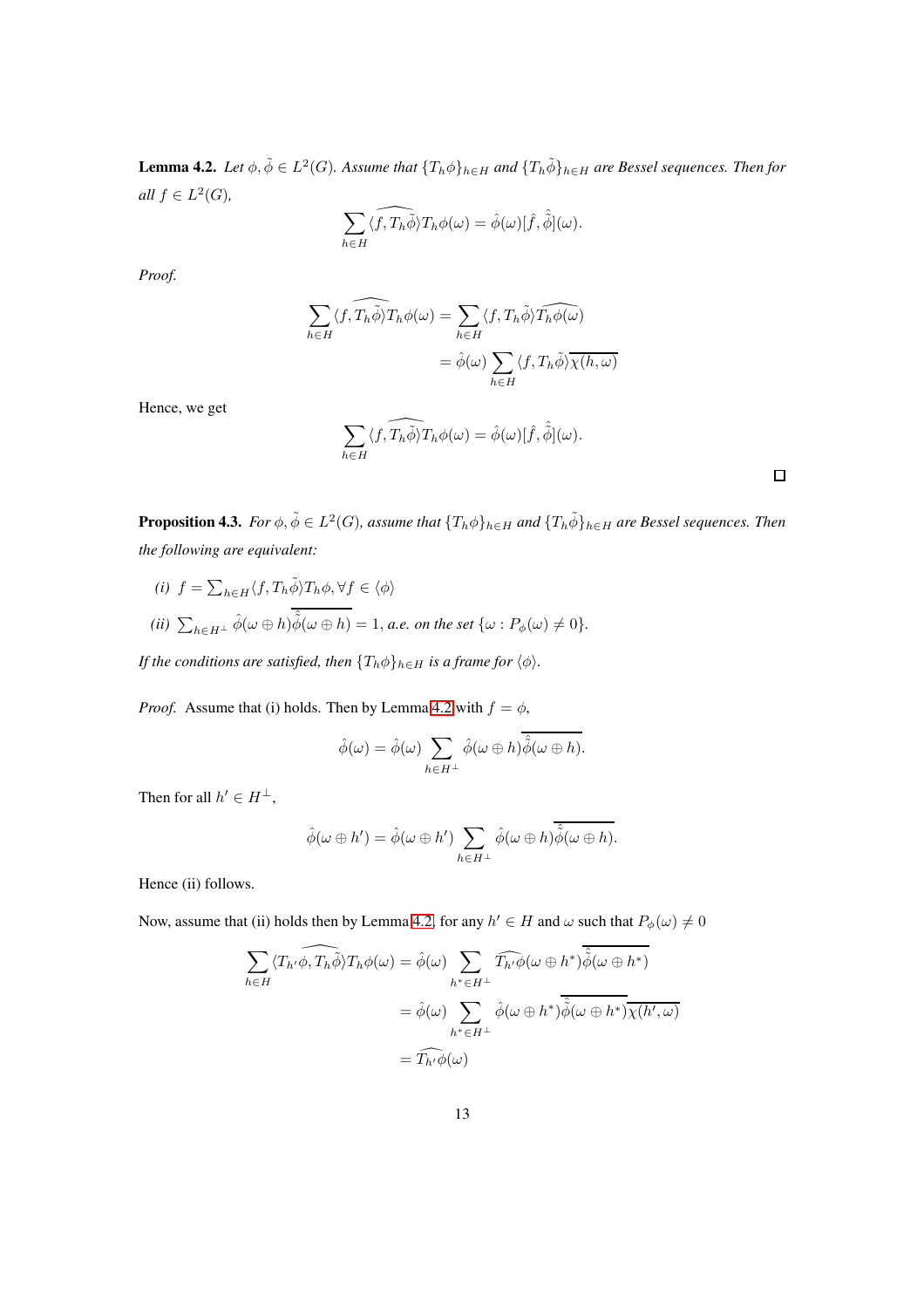If  $P_{\phi}(\omega) = 0$ , then the above holds trivially. Thus (i) follows by Lemma [4.1.](#page-11-0)

Let I be a countable index set. For a given sequence of functions  $\{\phi_l\}_{l\in I}$  in  $L^2(G)$ , let  $\mathbb{W} = \overline{\text{span}}\{T_h\phi_l\}_{h\in H, l\in I}$ .

<span id="page-13-1"></span>**Theorem 4.4.** Let  $\{\phi_l\}_{l\in I}$ ,  $\{\tilde{\phi}_l\}_{l\in I} \subseteq L^2(G)$ . Assume that  $\{T_h\phi_l\}_{h\in H, l\in I}$  and  $\{T_h\tilde{\phi}_l\}_{h\in H, l\in I}$  are *Bessel sequences. Then the following are equivalent:*

- $(i)$   $f = \sum_{l \in I} \sum_{h \in H} \langle f, T_h \tilde{\phi}_l \rangle T_h \phi_l, \forall f \in \mathbb{W}$ .
- *(ii) For all*  $n \in I$ *,*

$$
\hat{\phi}_n(\omega) = \sum_{l \in I} \hat{\phi}_l(\omega) \left( \sum_{h \in H^{\perp}} \hat{\phi}_n(\omega \oplus h) \overline{\hat{\phi}_l(\omega \oplus h)} \right),
$$

*holds for a.e.* ω*.*

*Proof.* Assume that (i) holds. Let  $f = T_h \phi_n, h \in H, n \in I$ ,

By  $(i)$  and Lemma [4.2,](#page-12-0)

$$
\hat{f}(\omega) = \widehat{T_h \phi_n(\omega)} = \sum_{l \in I} \sum_{h' \in H} \langle \widehat{T_h \phi_n}, T_{h'} \tilde{\phi}_l \rangle T_{h'} \phi_l(\omega)
$$

$$
= \sum_{l \in I} \hat{\phi}_l(\omega) \sum_{h' \in H^{\perp}} \widehat{T_h \phi_n}(\omega \oplus h') \overline{\hat{\phi}_l(\omega \oplus h')}
$$

$$
\hat{\phi}_n(\omega)\overline{\chi(h,\omega)} = \sum_{l \in I} \hat{\phi}_l(\omega) \sum_{h' \in H^{\perp}} \hat{\phi}_n(\omega \oplus h') \overline{\chi(h,\omega \oplus h')} \hat{\phi}_l(\omega \oplus h')
$$
  
Then, 
$$
\hat{\phi}_n(\omega) = \sum_{l \in I} \hat{\phi}_l(\omega) \sum_{h' \in H^{\perp}} \hat{\phi}_n(\omega \oplus h') \overline{\hat{\phi}_l(\omega \oplus h')}
$$

This proves (ii). On the other hand, if (ii) holds then (i) holds for all  $\{T_h\phi_n\}_{h\in H,n\in I}$  and hence for all  $f \in \mathbb{W}$  by Lemma [4.1.](#page-11-0)  $\Box$ 

Note. If the above conditions are satisfied, then  $\{T_h\phi_l\}_{h\in H,l\in I}$  and  $\{T_h\tilde{\phi}_l\}_{h\in H,l\in I}$  are called *generalized dual frames*.

<span id="page-13-2"></span>**Corollary 4.5.** Let  $\{\phi_l\}_{l\in I}, \{\tilde{\phi}_l\}_{l\in I} \subseteq L^2(G)$ . Assume that  $\{T_h\phi_l\}_{h\in H, l\in I}$  and  $\{T_h\tilde{\phi}_l\}_{h\in H, l\in I}$  are *Bessel sequences and the series*

<span id="page-13-0"></span>
$$
\sum_{l \in I} \sum_{h \in H^{\perp}} \hat{\phi}_l(\omega) \hat{\phi}_n(\omega \oplus h) \overline{\hat{\phi}_l(\omega \oplus h)}
$$
(19)

*converges unconditionally for all*  $n \in I$ *. Then the following are equivalent:*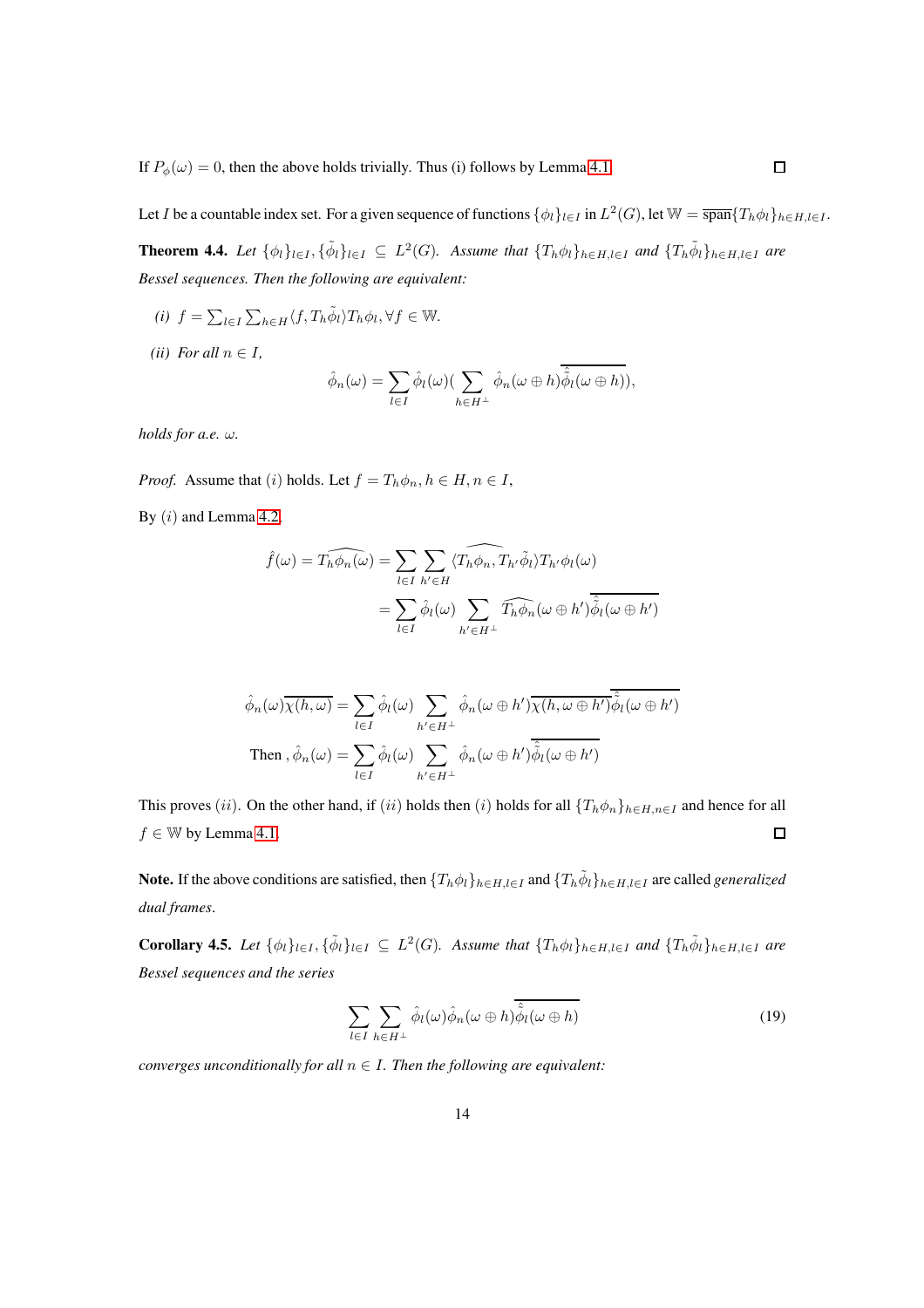- $(i)$   $f = \sum_{l \in I} \sum_{h \in H} \langle f, T_h \tilde{\phi}_l \rangle T_h \phi_l, \forall f \in \mathbb{W}$ .
- *(ii) For all*  $n \in I$ *,*

<span id="page-14-0"></span>
$$
\hat{\phi}_n(\omega) = \sum_{h \in H^{\perp}} \left( \sum_{l \in I} \hat{\phi}_l(\omega) \overline{\hat{\phi}_l(\omega \oplus h)} \right) \hat{\phi}_n(\omega \oplus h), \text{ holds for a.e. } \omega.
$$
 (20)

*Condition* (ii) *holds in particular, if*

<span id="page-14-1"></span>
$$
\sum_{l\in I} \hat{\phi}_l(\omega) \overline{\hat{\phi}_l(\omega \oplus h)} = \delta_{h,0} \text{ a.e. on } \{\omega : \sum_{l\in I} |\hat{\phi}_l(\omega)|^2 \neq 0\}. \tag{21}
$$

 $\Box$ 

*Proof.* The series in [\(19\)](#page-13-0) is a reordering of the series on the right-hand side of  $(ii)$  in Theorem [4.4;](#page-13-1) this leads to the first part of the conclusion. We now prove that [\(20\)](#page-14-0) holds for all  $n \in I$ , if [\(21\)](#page-14-1) holds; in fact

$$
\sum_{h \in H^{\perp}} (\sum_{l \in I} \hat{\phi}_l(\omega) \overline{\hat{\phi}_l(\omega \oplus h)}) \hat{\phi}_n(\omega \oplus h) = \begin{cases} \hat{\phi}_n(\omega), & \text{if } \sum_{l \in I} |\hat{\phi}_l(\omega)|^2 \neq 0 \\ 0, & \text{if } \sum_{l \in I} |\hat{\phi}_l(\omega)|^2 = 0 \end{cases}
$$

$$
= \hat{\phi}_n(\omega)
$$

Lemma 4.6. Assume that  $\{T_h\phi_l\}_{h\in H,l\in I}$  and  $\{T_h\tilde\phi_l\}_{h\in H,l\in I}$  are Bessel sequences and that  $\sum_{l\in I}|\hat\phi_l(\omega)|<\delta$ ∞ *a.e. Then the series in* [\(19\)](#page-13-0) *converges unconditionally for a.e.* ω*.*

*Proof.* If D denotes a bound for the Bessel sequence  $\{T_h\phi_l\}_{h\in H, l\in I}$ , then D is also a bound for  $\{T_h\phi_l\}_{h\in H}$ , for each  $l \in I$ . Then  $\forall n$ ,

$$
\sum_{h\in H^\perp}|\hat\phi_n(\omega\oplus h)|^2\leq D\qquad\text{ a.e.}
$$

$$
\sum_{l \in I} \sum_{h \in H^{\perp}} |\hat{\phi}_{l}(\omega)\hat{\phi}_{n}(\omega \oplus h)\overline{\hat{\phi}_{l}(\omega \oplus h)}| = \sum_{l \in I} |\hat{\phi}_{l}(\omega)| \sum_{h \in H^{\perp}} |\hat{\phi}_{n}(\omega \oplus h)\overline{\hat{\phi}_{l}(\omega \oplus h)}|
$$
  

$$
\leq \sum_{l \in I} |\hat{\phi}_{l}(\omega)| (\sum_{h \in H^{\perp}} |\hat{\phi}_{n}(\omega \oplus h)|^{2})^{\frac{1}{2}} (\sum_{h \in H^{\perp}} |\hat{\phi}_{l}(\omega \oplus h)|^{2})^{\frac{1}{2}}
$$
  

$$
\leq C \sum_{l \in I} |\hat{\phi}_{l}(\omega)|,
$$

where the constant C depends on the bounds of  $\{T_h \phi_l\}_{h \in H, l \in I}$  and  $\{T_h \tilde{\phi}_l\}_{h \in H, l \in I}$ . Thus the series [\(19\)](#page-13-0) converges unconditionally if  $\sum_{l\in I} |\hat{\phi}_l(\omega)| < \infty$  a.e.  $\Box$ 

For  $l \in \mathbb{Z}$ , let  $\phi_l(\omega) = D^l \phi(\omega)$  and  $\tilde{\phi}_l(\omega) = D^l \tilde{\phi}(\omega)$ , condition [\(20\)](#page-14-0) can be written as

<span id="page-14-2"></span>
$$
\hat{\phi}(B^{-n}\omega) = \sum_{h \in H^{\perp}} \left(\sum_{l \in \mathbb{Z}} p^{-l} \hat{\phi}(B^{-l}\omega) \hat{\tilde{\phi}}(B^{-l}(\omega \oplus h))\right) \hat{\phi}(B^{-n}(\omega \oplus h)) \text{ for a.e. } \omega \tag{22}
$$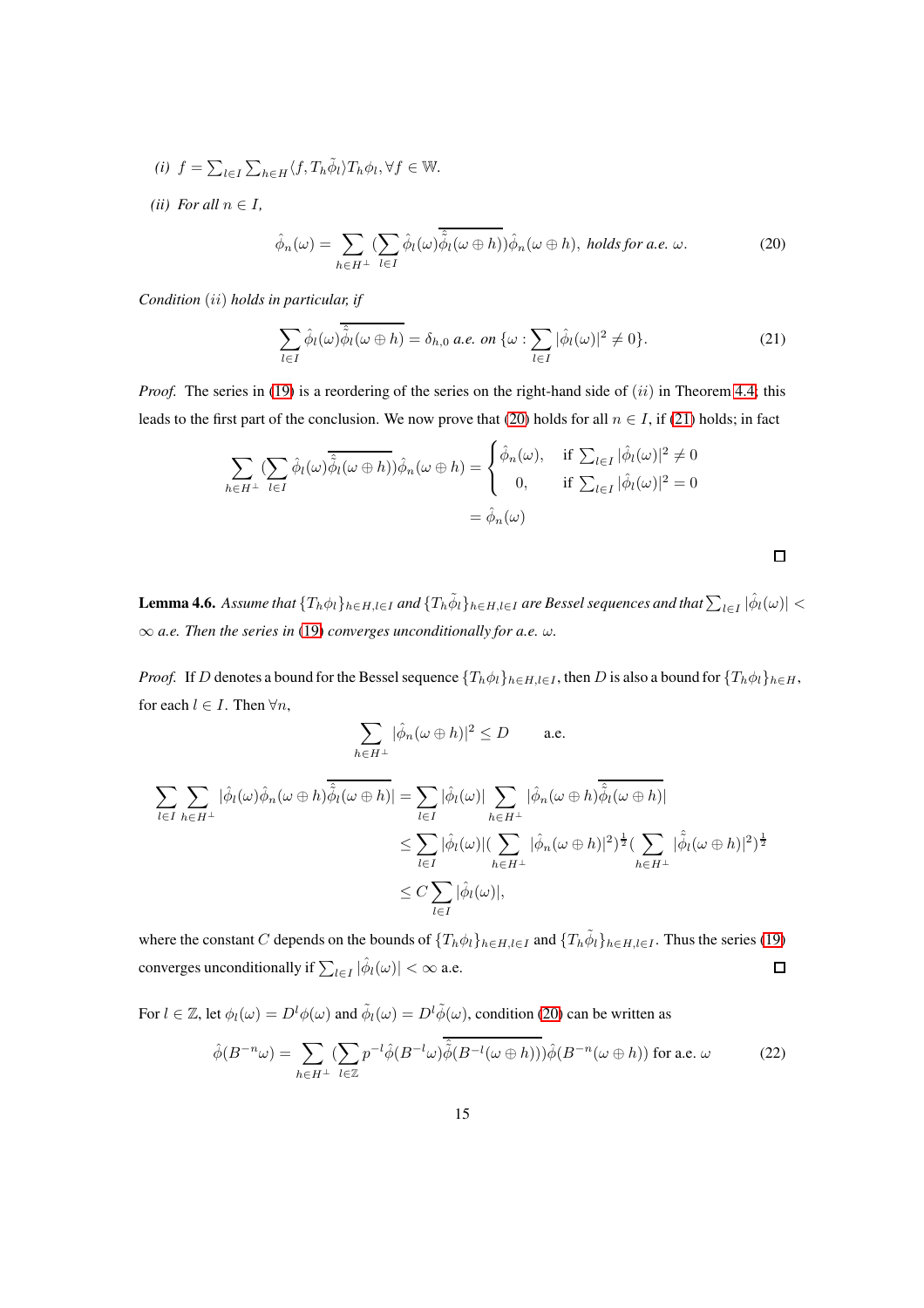**Proposition 4.7.** *The condition* [\(22\)](#page-14-2) *is satisfied for all*  $n \in \mathbb{Z}$  *if and only if* 

<span id="page-15-0"></span>
$$
\hat{\phi}(\omega) = \sum_{h \in H^{\perp}} \left( \sum_{m \in \mathbb{Z}} p^{-(m+n)} \hat{\phi}(B^{-m}\omega) \overline{\hat{\phi}}(B^{-m}(\omega \oplus B^{-n}h)) \right) \hat{\phi}(\omega \oplus B^{-n}h) \text{ for a.e. } \omega \qquad (23)
$$

*In particular, this condition is satisfied, if*

$$
\sum_{l\in\mathbb{Z}}p^{-l}\hat{\phi}(B^{-l}\omega)\hat{\tilde{\phi}}(B^{-l}(\omega\oplus B^{-n}h)=p^n\delta_{h,0},\ a.e.\ on\ the\ set\ \{\omega:\sum_{l\in\mathbb{Z}}|\hat{\phi}(B^{-l}\omega)|^2\neq 0\}.
$$

*Proof.* From the equation [\(22\)](#page-14-2),

$$
\hat{\phi}(\omega) = \sum_{h \in H^{\perp}} \left( \sum_{l \in \mathbb{Z}} p^{-l} \hat{\phi}(B^{-(l-n)}\omega) \overline{\hat{\phi}(B^{-(l-n)}(\omega \oplus B^{-n}h))} \right) \hat{\phi}(\omega \oplus B^{-n}h)
$$

$$
= \sum_{h \in H^{\perp}} \left( \sum_{m \in \mathbb{Z}} p^{-(m+n)} \hat{\phi}(B^{-m}\omega) \overline{\hat{\phi}(B^{-m}(\omega \oplus B^{-n}h))} \right) \hat{\phi}(\omega \oplus B^{-n}h)
$$

Hence [\(23\)](#page-15-0) holds and similar to corollary [4.5,](#page-13-2) we get the last equation.

#### $\Box$

## **References**

- [1] I. Daubechies, A. Grossmann, Y. Meyer, Painless non-orthogonal expansions, *J. Math. Physics*, 27 (1986), 1271–1283.
- [2] R. J. Duffin, A. C. Schaeffer, A class of non-harmonic Fourier series, *Trans. Amer. Math. Soc.*, 72 (1952), 341–366.
- [3] Y. A. Farkov, Multiresolution analyis and wavelets on Vilenkin Groups, *Facta Univ*., 21 (2008), 309– 325.
- [4] Y. A. Farkov, E. Lebedeva, M. Skopina, Wavelet frames on Vilenkin groups and their approximation properties, *Int. J. Wavelets, Multiresolution Anal. and Inf. Proc.*, 13 (2015), 1550036.
- [5] Y. A. Farkov, P. Manchanda, A. H. Siddiqi, Construction of Wavelets through Walsh functions, Springer, 2019.
- [6] C. Heil, A Basis Theory Primer, Birkháuser, 2011.
- [7] E. Hernández, G. L. Weiss, A First Course on Wavelets, CRC press, 1996.
- [8] R. A. Kamyabi Gol, R. R. Tousi, The structure of shift invariant spaces on a locally compact abelian group, *J. Math. Anal. Appl.*, 340 (2008), 219–225.